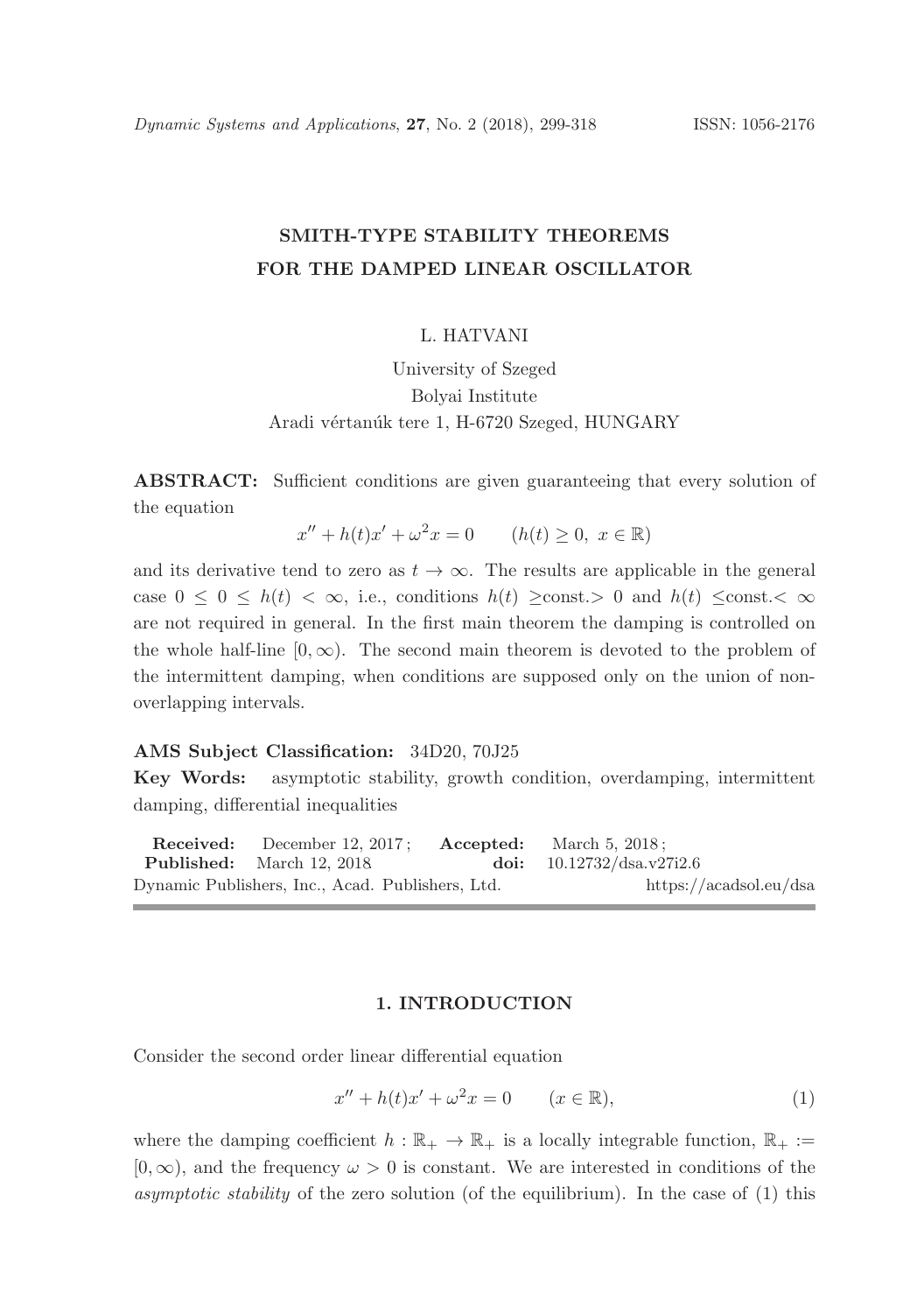means that every solution x exists in  $\mathbb{R}_+$  and

$$
\lim_{t \to \infty} x(t) = \lim_{t \to \infty} x'(t) = 0.
$$

R. A. Smith [16] proved the following important theorems.

**Theorem A.** Suppose that there exists a constant  $h > 0$  such that

$$
h(t) \geq \underline{h} > 0 \qquad (t \in \mathbb{R}_+). \tag{2}
$$

If

$$
\int_0^\infty e^{-H(t)} \int_0^t e^{H(s)} ds dt \qquad \left(H(t) := \int_0^t h\right),\tag{3}
$$

then the zero solution of  $(1)$  is asymptotically stable.

**Theorem B.** Suppose that there exists a sequence of intervals  $\{I_n\}_{n=1}^{\infty}$  such that

$$
\sum_{n=1}^{\infty} m_n |I_n| \left( \min \left\{ |I_n|; \frac{1}{1+M_n} \right\} \right)^2 = \infty,
$$
\n(4)

where

$$
m_n := \inf_{t \in I_n} h(t), \ M_n := \sup_{t \in I_n} h(t), \quad |I_n| \text{ denotes the length of } I_n.
$$

Then the zero solution of  $(1)$  is asymptotically stable.

It is easy to see that condition

$$
h(t) \le \overline{h} < \infty \qquad (t \in \mathbb{R}_+) \tag{5}
$$

implies (3). This means that Theorem A is a generalization of the classical theorem of J. J. Levin and J. A. Nohel [12] saying that conditions (2) and (5) together guarantee asymptotic stability. Since the appearance of this article a lot of papers have been published devoted to weakening conditions  $(2)$  and  $(5)$  (see, e.g., the papers  $[1, 3, 4, ]$ 5, 6, 7, 8, 9, 10, 13, 14, 15, 16, 17, 18, 19, 20] and the references therein. If (2) ((5)) is supposed, then we speak about *large* (*small*) damping; if neither  $(2)$  nor  $(5)$  are supposed, then the damping is called *general*. As is shown by experiences, to handle the general damping is essentially more difficult.

Smith [16] also proved that condition (3) is necessary for the asymptotic stability, so to improve Theorem A is possible only by weakening (2) not requiring the condition uniformly everywhere. For this reason there were introduced the notions of integral positivity and weak integral positivity (see [3, 19]).

**Definition 1.** A locally integrable function  $h : \mathbb{R}_+ \to \mathbb{R}_+$  is called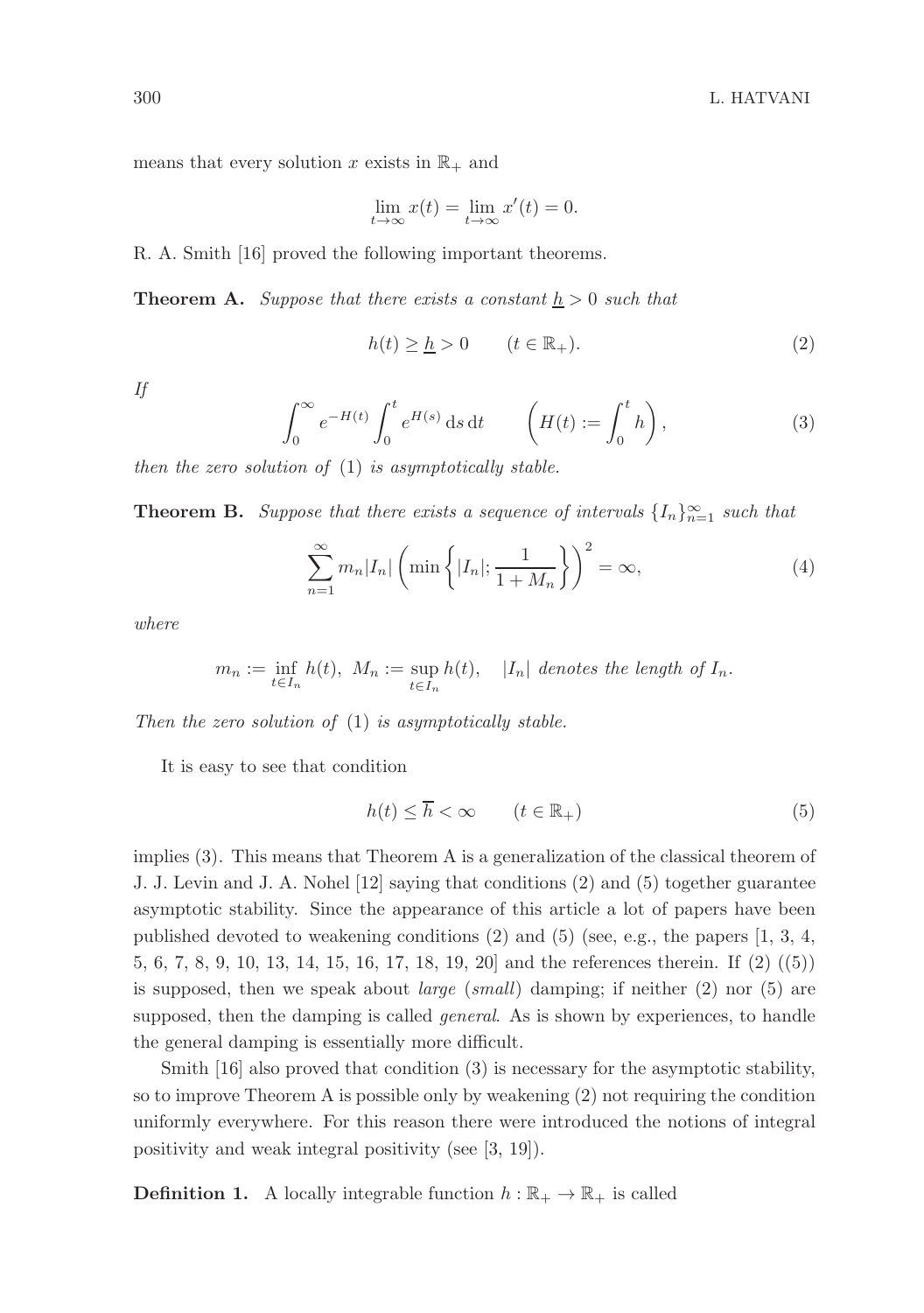a) integrally positive with parameter  $\delta > 0$  (in an abbreviated form IP( $\delta$ )) if

$$
\liminf_{t \to \infty} \int_{t}^{t+\delta} h > 0; \tag{6}
$$

b) weakly integrally positive with parameters  $\delta > 0$  and  $\Delta \geq 0$  (in an abbreviated form  $\text{WIP}(\delta, \Delta)$ ) if for every sequence  $\{t_n\}_{n=1}^{\infty}$ 

$$
t_n + \delta \le t_{n+1} \le t_n + \delta + \Delta \text{ implies } \sum_{n=1}^{\infty} \int_{t_n}^{t_n + \delta} h = \infty.
$$
 (7)

If (6) is satisfied for all  $\delta > 0$  ((7) is satisfied for all  $\delta > 0$  and  $\Delta \ge 0$ ), then h is called integrally positive (IP) (weakly integrally positive (WIP)).

Obviously, property IP is stronger than WIP; e.g., a decreasing function  $h$  with  $\lim_{t\to\infty} h(t) = 0, \int_0^\infty h = \infty$  is WIP, but it is not IP.

In [9] we proved that (2) in Theorem A can be replaced with the condition that there is a  $\delta \in (0, \pi/\omega)$  such that h is IP( $\delta$ ), and the constant  $\pi/\omega$  is sharp in this assertion. We also proved that if (5) is satisfied, i.e., for small damping, in Theorem A condition (2) can be replaced with the requirement that h is  $WIP(\delta, \Delta)$  with some  $\delta \in (0, \pi/\omega)$  and  $\Delta \geq 0$ , and the constant  $\pi/\omega$  is sharp again. Recently [6] we constructed a counterexample showing that Theorem A does not remain true if we replace  $(2)$  with requiring weak integral positivity of h. In the first main theorem of the present paper we can replace condition (2) in Theorem A with one being somewhere between the integral positivity and weak integral positivity.

Theorem B is the first result about the problem of stability of the linear oscillators controlled by intermittent damping. This occurs if the system is positively damped in time intervals  $I_n$ , but the damping is either switched off or unrestricted at other times (we know only  $h(t) \geq 0$  at these times). Our technique in the proof of the first main result is also suitable to deduce a sufficient condition generalizing theorem B, which will be our second main result. It will also work when  $m_n = 0$ . To illustrate the result here we only mention that it makes possible to replace condition (4) with the following one: suppose that there exists a  $\kappa \in (0,1)$  such that if  $H_n \subset I_n$  is the union of finite intervals and  $\operatorname{mes}(H_n) \geq \kappa |I_n|$ , then we have

$$
\sum_{n=1}^{\infty} \left( \min \left\{ |I_n|; \frac{1}{1+M_n} \right\} \right)^2 \int_{H_n} h = \infty. \tag{8}
$$

# 2. LEMMAS

By the new state variable  $y = x'/\omega$  equation (1) can be rewritten into the system

$$
x' = \omega y, \quad y' = -\omega x - h(t)y.
$$
\n(9)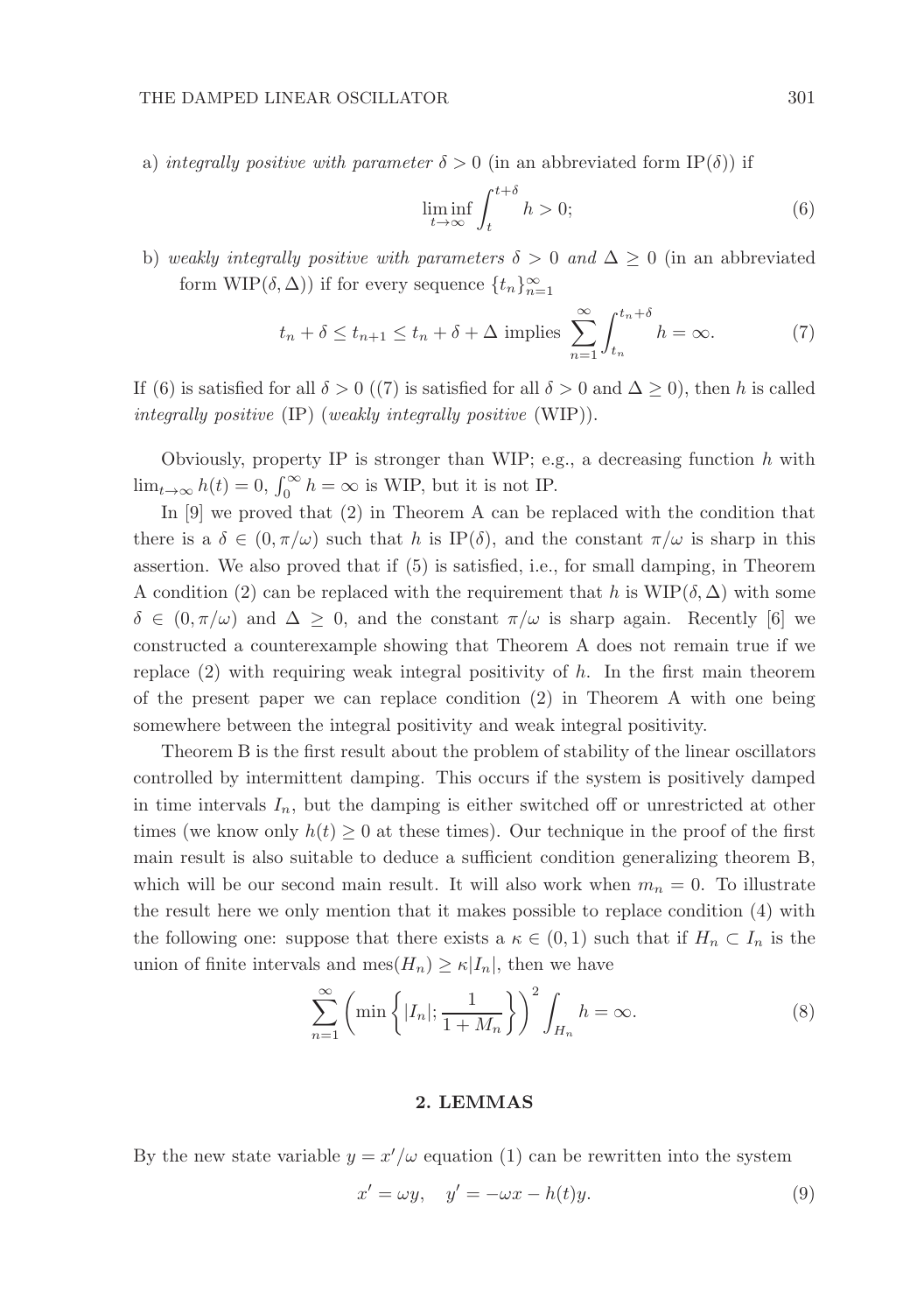On the phase plane x, y we also use the polar coordinates  $r, \varphi$  defined by

$$
x = r\cos\varphi, \quad y = r\sin\varphi \qquad (r > 0, \ -\infty < \varphi < \infty).
$$

In these coordinates system (9) has the form

$$
r' = -h(t)r\sin^2\varphi,\tag{10}
$$

$$
\varphi' = -\omega - \frac{1}{2}h(t)\sin 2\varphi.
$$
 (11)

The solution with initial values  $r(t_0) = r_0$ ,  $\varphi(t_0) = \varphi_0$  will be denoted by  $(r(t), \varphi(t)) =$  $(r(t; t_0, r_0, \varphi_0), \varphi(t; t_0, \varphi_0)).$ 

From the proof of Theorem A (see  $[16, 9]$ ) it is clear that  $(3)$  is necessary and sufficient that  $\lim_{t\to\infty} r(t) = 0$  for all non-oscillatory solutions of (1), so we are searching for conditions guaranteeing the same property for every oscillatory solution.

The first lemma gives a lower and an upper estimate for the polar angle  $\varphi(t)$  before and after a zero of  $\sin \varphi(t)$ , respectively. In the estimate there appears a transform function of h defined by

$$
\tilde{h}(t; t_*) := e^{-H(t)} \int_{t_*}^t e^{H(s)} ds \qquad (t_*, t \in \mathbb{R}_+),
$$
\n(12)

which plays an important role in what follows.

**Lemma 2.** If  $T_l = T_l(t_*) > 0, T_r = T_r(t_*) > 0$  are so small that  $-\pi \leq \varphi(t; t_*, 0) \leq$  $\pi/4$  on the interval  $[t_* - T_l, t_* + T_r]$ , then

$$
\varphi(t; t_*, 0) \ge -\omega \frac{2}{\pi} h(t; t_*) \ge 0 \qquad (t_* - T_l \le t \le t_*), \tag{13}
$$

$$
\varphi(t; t_*, 0) \le -\omega \tilde{h}(t; t_*) \le 0 \qquad (t_* \le t \le t_* + T_r). \tag{14}
$$

**Proof.** For  $\psi := 2\varphi$  equation (11) yields the differential equation

$$
\psi' = -2\omega - h(t)\sin\psi.
$$
\n(15)

Consider the regions

$$
D_r := \{ (t, \psi) : t_* \le t \le t_* + T_r, -2\pi \le \psi \le 0 \},
$$
  

$$
D_l := \{ (t, \psi) : t_* - T_l \le t \le t_*, 0 \le \psi \le \frac{\pi}{2} \}.
$$

Obviously, we have the estimates

$$
-2\omega - h(t)\sin\psi \le -2\omega - h(t)\psi \qquad ((t, \psi) \in D_r),
$$
  

$$
-2\omega - h(t)\sin\psi \le -2\omega - h(t)\frac{2}{\pi}\psi \qquad ((t, \psi) \in D_l).
$$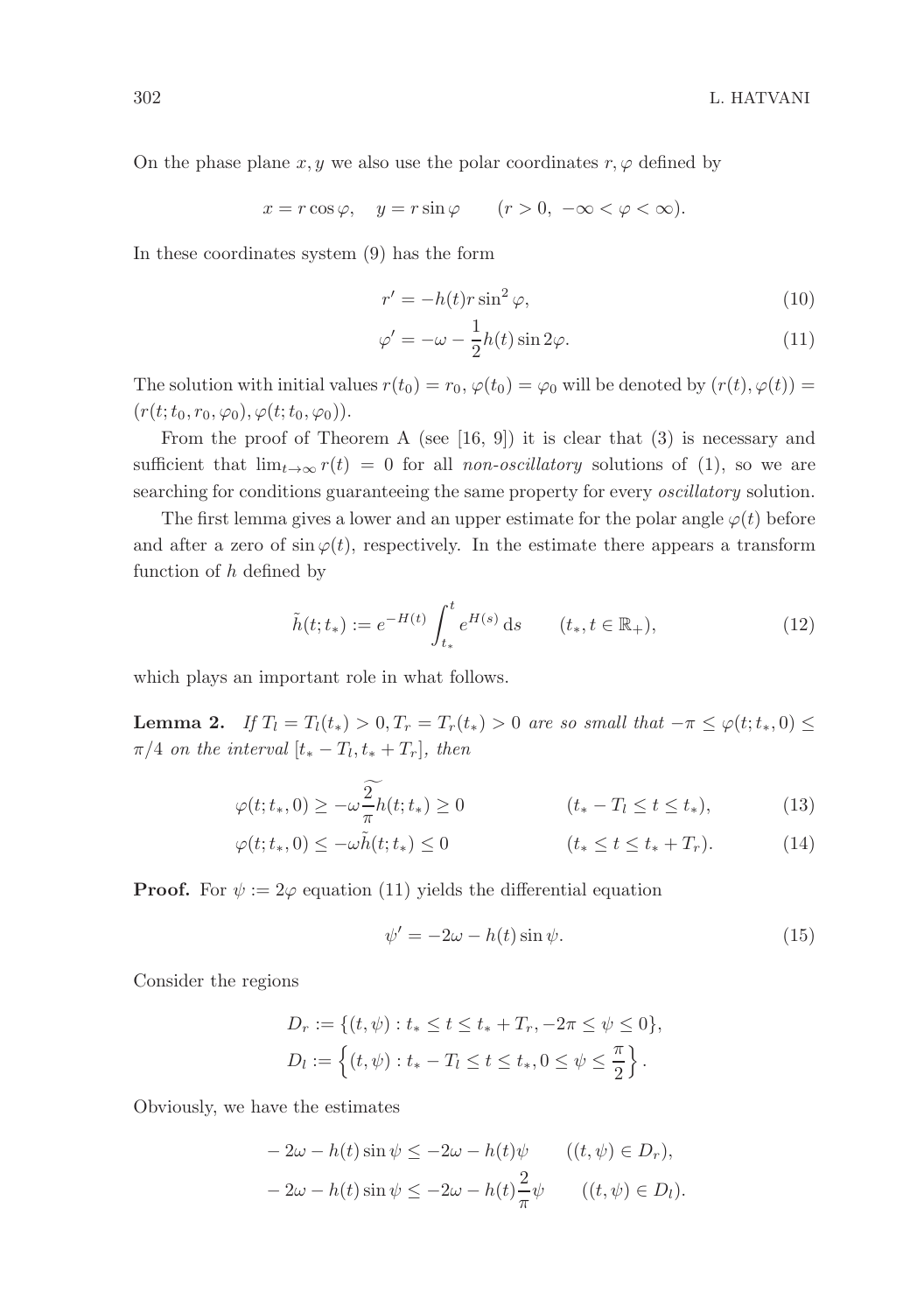The unique solutions of the initial value problems

$$
u' = -2\omega - h(t)u \qquad (u(t_*) = 0; (t, u) \in D_r),
$$
  

$$
u' = -2\omega - \frac{2}{\pi}h(t)u \qquad (u(t_*) = 0; (t, u) \in D_l)
$$

are

$$
u_r(t) := -2\omega \int_{t_*}^t e^{-(H(t) - H(s))} ds \qquad (t \ge t_*),
$$
  

$$
u_l(t) := -2\omega \int_{t_*}^t e^{-\frac{2}{\pi}(H(t) - H(s))} ds \qquad (t \le t_*),
$$

respectively. Applying the basic theorem of differential inequalities (for example, [2, Theorem 4.1 in Chapter III]) we get (13) and (14).  $\Box$ 

The second lemma provide us with a lower estimate for the distances of consecutive zeros of sin  $\varphi(t)$  for an oscillatory solution with  $r(t) \nrightarrow 0$  as  $t \rightarrow \infty$ .

**Lemma 3.** Let  $\alpha, \varepsilon$  ( $0 < \alpha < \pi/\omega$ ,  $0 < \varepsilon < (\omega/4)(\pi/\omega - \alpha)$ ) be given. If there exists a sequence  $\{(u_n, v_n)\}_{n=1}^{\infty}$  such that

$$
\varphi(v_n) \equiv -2\varepsilon \pmod{\pi}, \ \varphi(u_n) - \varphi(v_n) = -\pi + 4\varepsilon,
$$
  

$$
0 < u_n - v_n \le \alpha, \ \varphi(u_n) \le \varphi(t) \le \varphi(v_n) \ (v_n \le t \le u_n) \quad (n \in \mathbb{N}),
$$

then  $\lim_{t\to\infty} r(t) = 0$ .

Proof. Integrating (11) we get the inequality

$$
-\pi + 4\varepsilon = \int_{v_n}^{u_n} \varphi'(t) dt = \int_{v_n}^{u_n} (-\omega - h(t) \sin \varphi(t) \cos \varphi(t)) dt
$$
  

$$
\geq -\omega(u_n - v_n) - \frac{\pi}{4\varepsilon} \int_{v_n}^{u_n} h(t) \sin^2 \varphi(t) dt.
$$

Therefore, the decrease of  $r(t)$  admits the estimate

$$
\ln \frac{r(u_n)}{r(v_n)} = \int_{v_n}^{u_n} \frac{r'(t)}{r(t)} dt = -\int_{v_n}^{u_n} h(t) \sin^2 \varphi(t) dt
$$
  

$$
\leq \frac{4\varepsilon}{\pi} \left( -\pi + 4\varepsilon + \omega(u_n - v_n) \right) \leq \frac{4\varepsilon \omega}{\pi} \left( -\left( \frac{\pi}{\omega} - \alpha \right) + \frac{4\varepsilon}{\omega} \right) < 0,
$$

whence  $r(t) \to 0$  as  $t \to \infty$ .

**Corollary 4.** For an arbitrary solution let  $\{\tau_n\}$  be the increasing sequence of all zeros of  $\sin \varphi(t)$ . If  $\liminf_{n\to\infty} (\tau_{n+1} - \tau_n) < \pi/\omega$ , then  $\lim_{t\to\infty} r(t) = 0$ .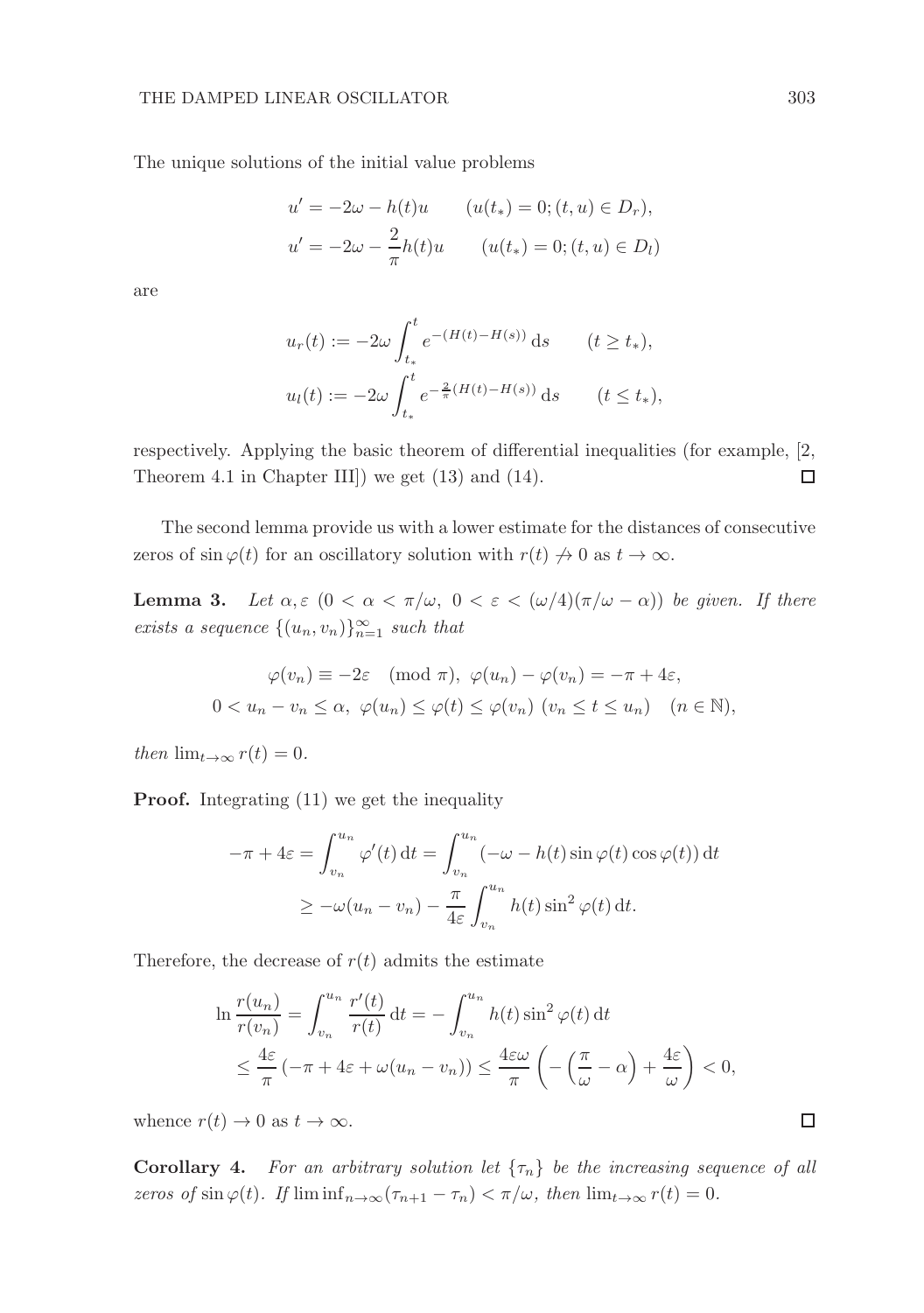$\Box$ 

In what follows, let  $\{\tau_n\}_{n=1}^{\infty}$  denote the increasing sequence of all zeros of  $\sin \varphi(t)$ corresponding to an oscillatory solution of (9). The third lemma says that  $\varphi(t)$ remains far from 0 (mod  $\pi$ ) during  $[t_n, s_n] \subset [\tau_n, \tau_{n+1}]$  uniformly with respect to n, provided that  $\varphi(t_n) \equiv -2\varepsilon$ ,  $\varphi(s_n) \equiv -\pi + 2\varepsilon \pmod{\pi}$  with a fixed  $\varepsilon > 0$  and  $r(t) \neq 0$ as  $t \to \infty$ .

**Lemma 5.** If for a fixed  $\varepsilon$  (0 <  $\varepsilon \leq \pi/8$ ) there exists a subsequence  $\{n_j\}_{j=1}^{\infty}$  of the natural numbers and a sequence  $\{(p_j, q_j)\}\$  such that

$$
\tau_{n_j} \le q_j < p_j \le \tau_{n_j+1}, \qquad \varphi(q_j) \equiv -2\varepsilon, \ \varphi(p_j) \equiv -\varepsilon \pmod{\pi},
$$
\n
$$
\varphi(q_j) < \varphi(t) < \varphi(p_j) \quad (q_j < t < p_j)
$$

for all j, then  $\lim_{t\to\infty} r(t) = 0$ .

Proof. Integrating (11) we get

$$
\varepsilon = \int_{q_j}^{p_j} \varphi'(t) dt = \int_{q_j}^{p_j} (-\omega - h(t) \sin \varphi(t) \cos \varphi(t)) dt
$$
  

$$
\leq -\omega(p_j - q_j) + \cot \varepsilon \int_{q_j}^{p_j} h(t) \sin^2 \varphi(t) dt.
$$

On the other hand, from (10) we have

$$
\ln \frac{r(p_j)}{r(q_j)} = \int_{q_j}^{p_j} \frac{r'(t)}{r(t)} dt = -\int_{q_j}^{p_j} h(t) \sin^2 \varphi(t) dt
$$
  

$$
\leq -(\varepsilon + \omega(p_j - q_j)) \frac{1}{\cot \varepsilon} < -\frac{\varepsilon}{\cot \varepsilon} < 0,
$$

which means that  $r(t) \to 0$  as  $t \to \infty$ .

### 3. DAMPING ON THE WHOLE INTERVAL  $[0, \infty)$

Theorem 6. Suppose that the following conditions are satisfied:

(i)

$$
\int_0^\infty \tilde{h}(t;0) dt = \int_0^\infty e^{-H(t)} \int_0^t e^{H(s)} ds dt = \infty;
$$
 (16)

(ii) for a fixed  $\alpha$  ( $\pi/2\omega < \alpha < \pi/\omega$ ) and for an arbitrary sequence  $\{(\tau_n, t_n, s_n)\}\$  the properties

$$
t_n \ge \tau_n + \frac{1}{2} \left( \frac{\pi}{\omega} - \alpha \right), \quad s_n \ge t_n + \alpha;
$$
  

$$
0 < \tau_{n+1} - s_n \le \frac{1}{2} \left( \frac{\pi}{\omega} - \alpha \right) \quad (n \in \mathbb{N})
$$
\n
$$
(17)
$$

imply that at least one of the following three divergences holds: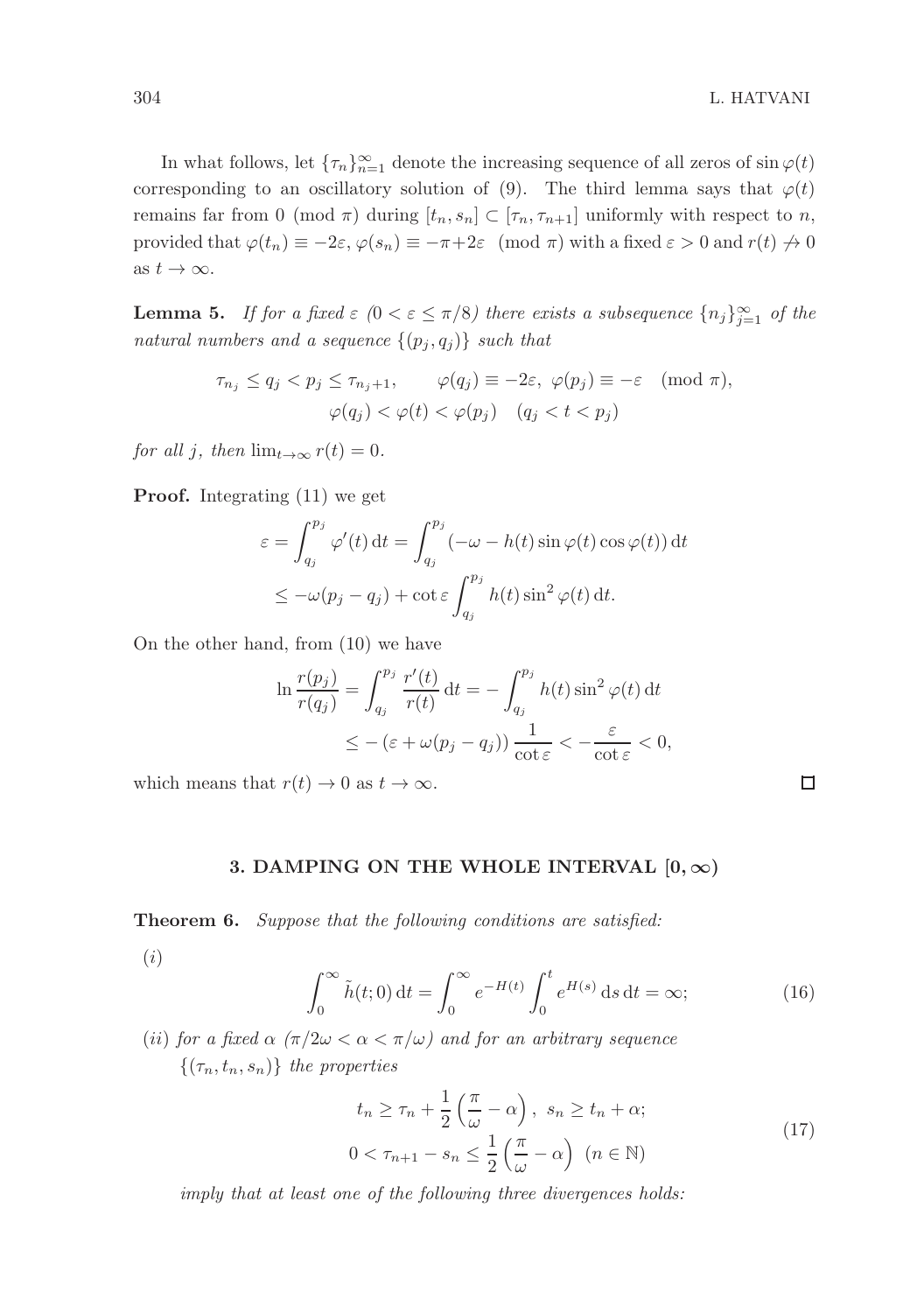(a) 
$$
\sum_{n=1}^{\infty} \int_{\tau_n}^{t_n} h(t) \tilde{h}(t; \tau_n)^2 dt = \infty;
$$
  
\n(b)  $\sum_{n=1}^{\infty} \int_{t_n}^{s_n} h(t) dt = \infty;$   
\n(c)  $\sum_{n=1}^{\infty} \int_{s_n}^{\tau_{n+1}} h(t) (\tau_{n+1} - t)^2 dt = \infty.$ 

Then the zero solution of (1) is asymptotically stable.

Proof. Smith [16] proved that (1) has non-oscillatory solutions not tending to zero as  $t \to \infty$  if and only if  $\int_0^\infty \tilde{h}(t; 0) dt < \infty$  (a simple proof can be found in [9]). So we have to prove only that every oscillatory solution tends to zero. Suppose the contrary, fix an oscillatory solution with  $r_{\infty} := \lim_{t \to \infty} r(t) > 0$ , and denote by  $\{\tau_n\}_{n=1}^{\infty}$  the increasing sequence of all zeros of  $\sin \varphi(t)$  for this solution. Starting from (10) we will come to a contradiction proving that

$$
r(t_0) - r_{\infty} = \int_{t_0}^{\infty} r(t)h(t)\sin^2\varphi(t) dt \ge r_{\infty} \int_{t_0}^{\infty} h(t)\sin^2\varphi(t) dt
$$
  
=  $r_{\infty} \sum_{n=1}^{\infty} \int_{\tau_n}^{\tau_{n+1}} h(t)\sin^2\varphi(t) dt = \infty.$  (18)

Let us fix  $\varepsilon := \pi/4 - \alpha\omega/4 \leq \pi/4 - (\pi/2\omega)\omega/4 = \pi/8$ , and define  $t_n, s_n$  so that

$$
t_n := \min\{t \in (\tau_n, \tau_{n+1}) : \varphi(t) - \varphi(\tau_n) = -2\varepsilon\},\
$$
  

$$
s_n \in (\tau_n, \tau_{n+1}), \varphi(s_n) - \varphi(\tau_{n+1}) = 2\varepsilon.
$$
 (19)

By (11), fore every  $n \in \mathbb{N}$  such  $t_n, s_n$  exist, they are unique and possess the following properties:

$$
t_n - \tau_n \ge \frac{2\varepsilon}{\omega} = \frac{1}{2} \left( \frac{\pi}{\omega} - \alpha \right), \quad \tau_{n+1} - s_n \le \frac{2\varepsilon}{\omega} = \frac{1}{2} \left( \frac{\pi}{\omega} - \alpha \right) \quad (n \in \mathbb{N}). \tag{20}
$$

On the other hand, by Lemma 3 we know that  $s_n - t_n \geq \alpha$  for all n large enough. Therefore, without loss of the generality, we can say that the sequence  $\{(\tau_n, t_n, s_n)\}$ possess all the properties (17).

Using the notations introduced in  $(19)$  we disintegrate the *n*'th member of the sum in (18) into three parts:

$$
\int_{\tau_n}^{\tau_{n+1}} h(t) \sin^2 \varphi(t) dt = \int_{\tau_n}^{t_n} \dots + \int_{t_n}^{s_n} \dots + \int_{s_n}^{\tau_{n+1}} \dots =: I_1^n + I_2^n + I_3^n.
$$

Now we estimate these three integrals from below. Applying Lemma 2 we obtain

$$
I_1^n = \int_{\tau_n}^{t_n} h(t) \sin^2 \varphi(t) dt \ge \frac{4}{\pi^2} \int_{\tau_n}^{t_n} h(t) \varphi^2(t) dt
$$
  
 
$$
\ge \frac{4\omega^2}{\pi^2} \int_{\tau_n}^{t_n} h(t) \tilde{h}(t; \tau_n)^2 dt.
$$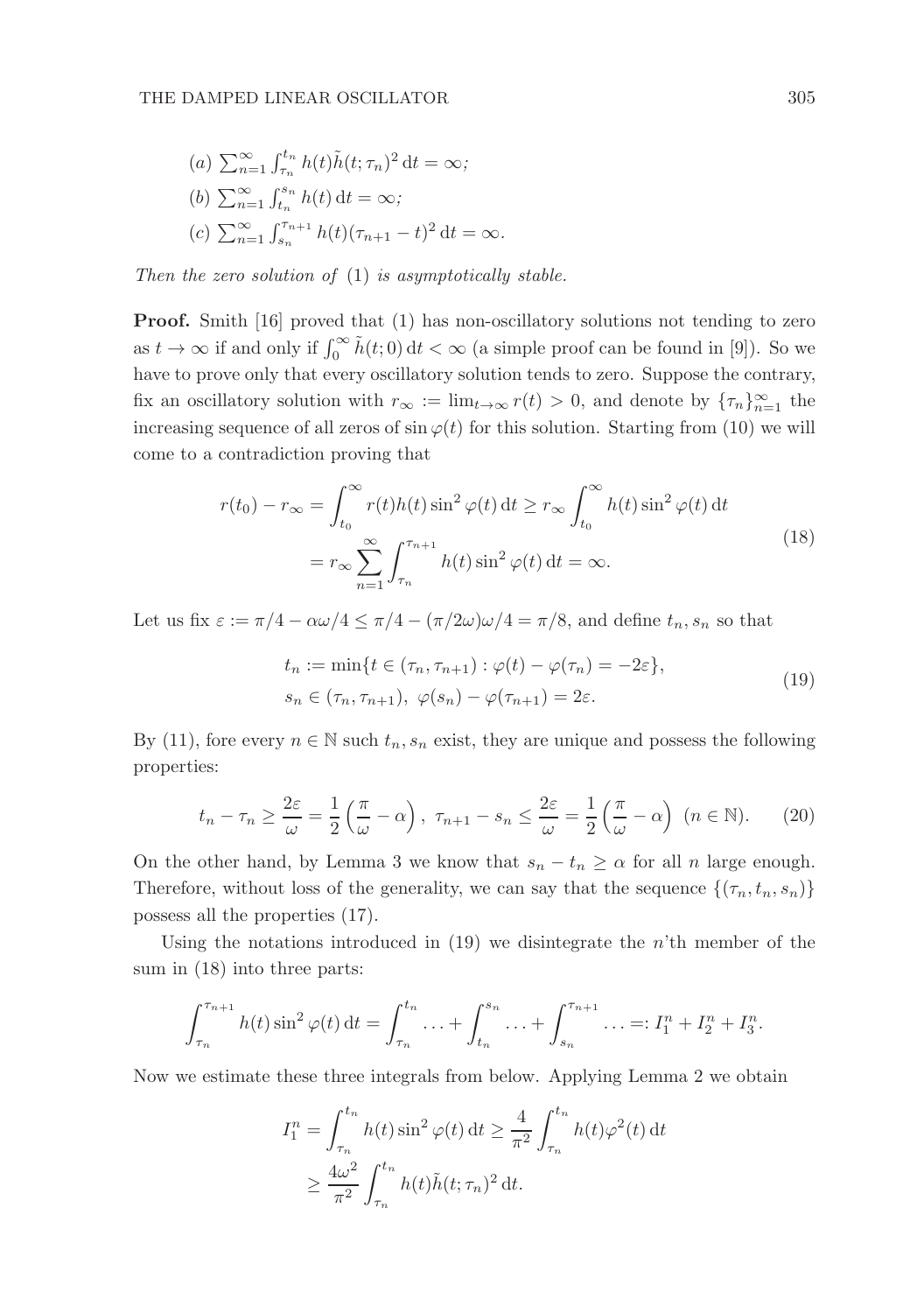$\Box$ 

For the second integral, Lemma 5 yields the inequalities

$$
\varphi(\tau_n) - \varepsilon > \varphi(t) > \varphi(\tau_{n+1}) + \varepsilon \qquad (t_n \le t \le s_n),
$$

from which we obtain

$$
I_2^n = \int_{t_n}^{s_n} h(t) \sin^2 \varphi(t) dt \ge \sin^2 \varepsilon \int_{t_n}^{s_n} h(t) dt
$$
  
 
$$
\ge \frac{\omega^2}{4\pi^2} \left(\frac{\pi}{\omega} - \alpha\right)^2 \int_{t_n}^{s_n} h.
$$

Finally, from Lemma 2 we get

$$
\sin^2 \varphi(t) \ge \left(\frac{2}{\pi}\right)^2 \varphi^2(t) \ge \frac{4\omega^2}{\pi^2} \left(\frac{2}{\pi} h(t; \tau_{n+1})\right)^2
$$

$$
= \frac{4\omega^2}{\pi^2} \left(\int_t^{\tau_{n+1}} e^{\frac{2}{\pi} (H(s) - H(t))} ds\right)^2 \ge \frac{4\omega^2}{\pi^2} (\tau_{n+1} - t)^2
$$

and the third estimate

$$
I_3^n \ge \frac{4\omega^2}{\pi^2} \int_{s_n}^{\tau_{n+1}} h(t) (\tau_{n+1} - t)^2 dt.
$$

Summing up we have

$$
\int_{\tau_n}^{\tau_{n+1}} h(t) \sin^2 \varphi(t) dt \ge c_1 \left( \int_{\tau_n}^{t_n} h(t) \tilde{h}(t; \tau_n)^2 dt \right. \left. + \int_{t_n}^{s_n} h(t) dt + \int_{s_n}^{\tau_{n+1}} h(t) (\tau_{n+1} - t)^2 dt \right);
$$
  
\n
$$
c_1 := \frac{\omega^2}{4\pi^2} \min \left\{ 1; \left( \frac{\pi}{\omega} - \alpha \right) \right\}.
$$

The second condition of the theorem implies (18), that is a contradiction.

Earlier theorems concentrated only on divergence (b). The following question arises in connection with condition (ii) in Theorem 6: is it possible that (a) or (c) are satisfied but (b) is not? The answer is affirmative.

Example 7. We consider the damping coefficient

$$
h(t) := \begin{cases} 1 & \text{if } 3i\pi - \pi \le t < 3i\pi + \pi, \\ 0 & \text{if } 3i\pi + \pi \le t < 3i\pi + 2\pi \quad (i \in \mathbb{N}) \end{cases}
$$
(21)

and equation (1) with h defined in (21) and with  $\omega = 1$ . We show that for an appropriate sequence  $\{(\tau_n, t_n, s_n)\}\$ and for all  $\alpha$  divergence (a) is satisfied but (b) is not; moreover, for every  $\alpha$  and for every sequence  $\{(\tau_n, t_n, s_n)\}\$  at least one of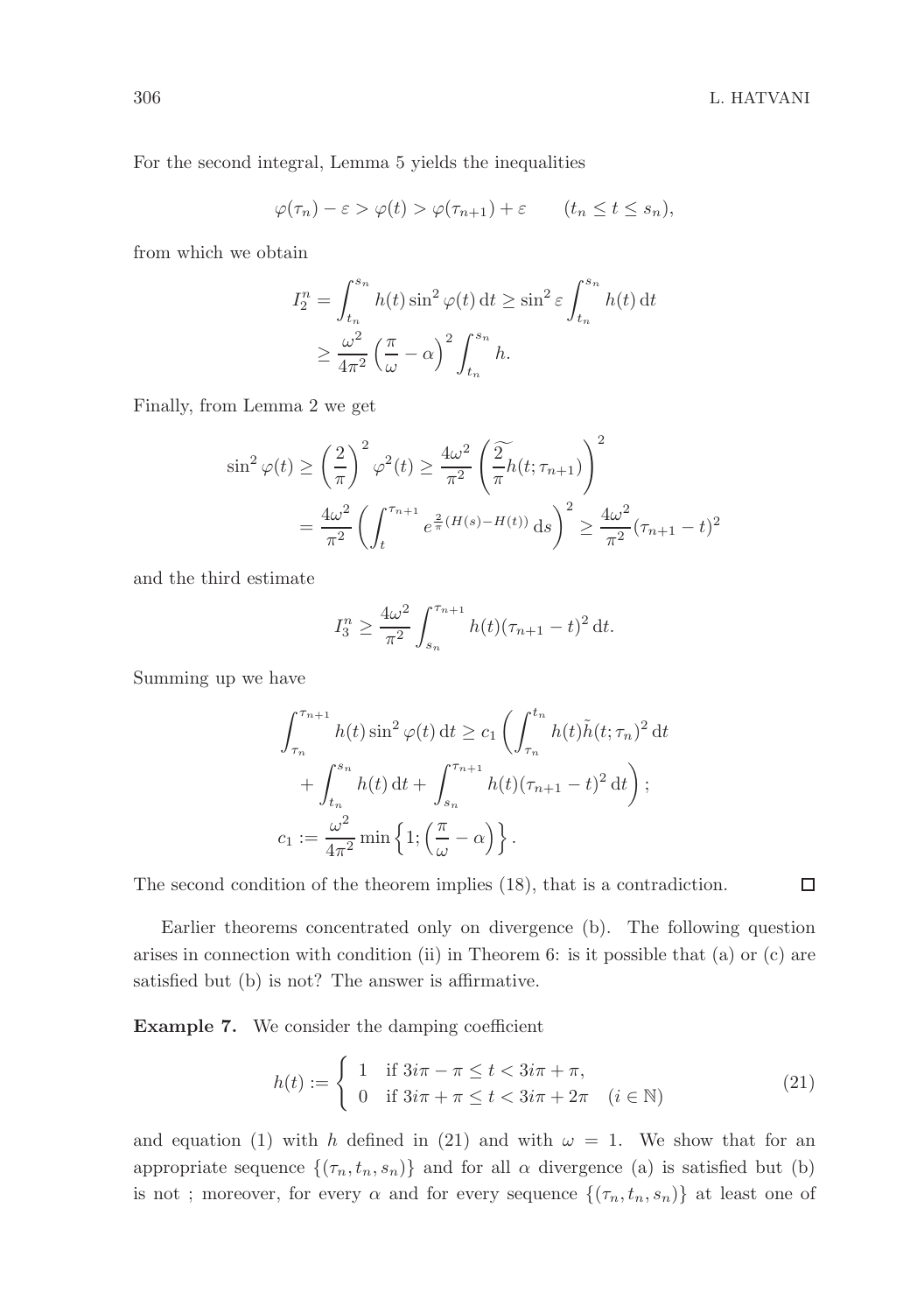divergences (a), (b), and (c) is satisfied, i.e., the zero solution of  $(1)$  with  $(21)$  is asymptotically stable.

In fact, if  $\tau_n = 3n\pi$ ,  $t_n = 3n\pi + \pi$ ,  $s_n = 3n\pi + 2\pi$ , then for arbitrary  $\alpha$  conditions (17) are satisfied, divergence (a) is also satisfied, but (b) is not. On the other hand, let  $\alpha \in (\pi/2, \pi)$  arbitrarily fixed and  $\{\tau_n, t_n, s_n\}$  be arbitrary. We show that at least one of the divergences (a) and (b) is satisfied. If  $t_n \in [3i\pi, 3i\pi + \pi + (\pi - \alpha)/4]$  for some  $i \in \mathbb{N}$ , then

$$
\int_{\tau_n}^{t_n} h(t)(\tilde{h}(t; \tau_n))^2 dt \ge \int_{t_n - (\pi - \alpha)/2}^{t_n} h(t)(\tilde{h}(t; \tau_n))^2 dt
$$
  
 
$$
\ge \int_0^{(\pi - \alpha)/4} (1 - e^{-u})^2 du =: c_2 > 0.
$$
 (22)

If  $t_n$  >  $(3i + 1)\pi + (\pi - \alpha)/4$ , then  $s_n$  >  $(3i + 1)\pi$  $+(\pi - \alpha)/4 + \alpha = (3i + 2)\pi - 3(\pi - \alpha)/4$ , therefore

$$
s_{n+1} \ge (3i + 2)\pi - \frac{3}{4}(\pi - \alpha) + \left(\frac{1}{2}(\pi - \alpha) + \alpha\right) = (3i + 3)\pi
$$

$$
-\frac{5}{4}(\pi - \alpha) \ge (3i + 3)\pi - \frac{5}{4}\left(\pi - \frac{\pi}{2}\right) = (3i + 2)\pi + \frac{3}{8}\pi,
$$

hence

$$
\int_{t_{n+1}}^{s_{n+1}} h(t) dt \ge \min\left\{\frac{3}{8}\pi, \alpha\right\} = \frac{3}{8}\pi =: c_3.
$$
 (23)

This means that

$$
\sum_{m=1}^{\infty} \max \left\{ \int_{\tau_{2m}}^{t_{2m}} h(t) (\tilde{h}(t; \tau_{2m})^2 dt; \int_{t_{2m+1}}^{s_{2m+1}} h(t) dt \right\} = \infty,
$$

which implies that either

$$
\sum_{m=1}^{\infty} \int_{\tau_{2m}}^{t_{2m}} h(t) (\tilde{h}(t; \tau_{2m})^2 dt = \infty,
$$

or

$$
\sum_{m=1}^{\infty} \int_{t_{2m+1}}^{s_{2m+1}} h(t) dt = \infty,
$$

so one of divergences (a) and (b) is satisfied.

It can be verified that the same assertions are true for equation (1) with the unbounded damping coefficient

$$
h(t) := \begin{cases} i & \text{if } 3i\pi - \pi \le t < 3i\pi + \pi, \\ 0 & \text{if } 3i\pi + \pi \le t < 3i\pi + 2\pi \quad (i \in \mathbb{N}); \end{cases}
$$
 (24)

only constants  $c_2$  and  $c_3$  have to be modified in (22) and (23), respectively. Besides, one has to take into account that (16) is satisfied if the function  $(t, s) \mapsto \exp[-(H(t)-$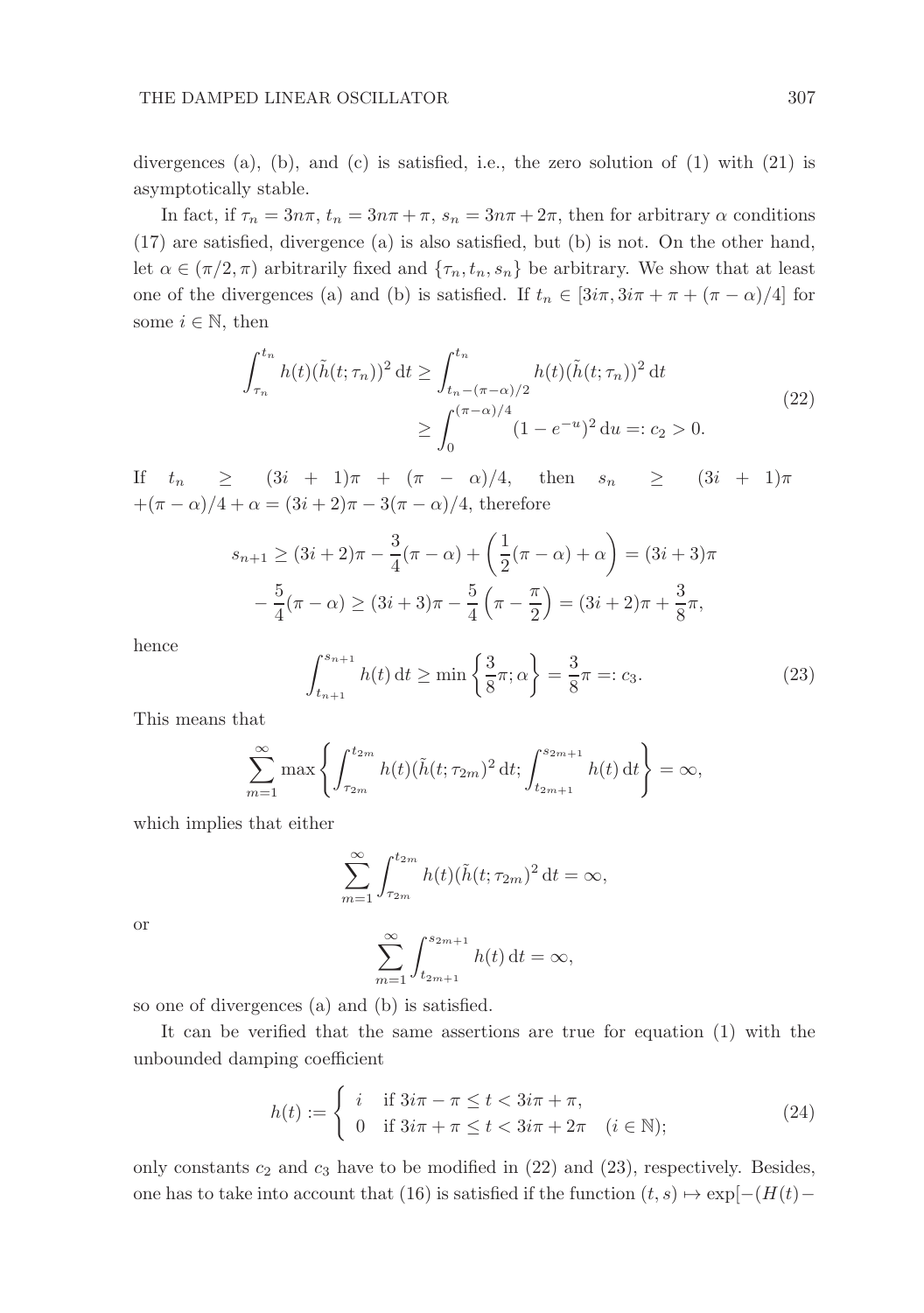$H(s)$ ] of two variables is identically zero on triangles  $\{(t, s) \in \mathbb{R}^2 : (3i + 1)\pi \leq t <$  $(3i+2)\pi$ ,  $(3i+1)\pi < s < t$   $(i \in \mathbb{N})$ .

It is worth noticing that earlier theorems controlling the damping on the whole interval  $[0, \infty)$  cannot be applied to guarantee asymptotic stability for equation (1) with (21) or (24).

In the first corollary we replace divergence (a) with a more explicit one.

Corollary 8. Suppose that the following conditions are satisfied:

- $(i)$  (16) holds.
- (ii') For a fixed  $\alpha$  ( $\pi/2\omega < \alpha < \pi/\omega$ ) and for an arbitrary sequence  $\{(\tau_n, t_n, s_n)\}$ introduce the notation  $K_n := \sup_{[\tau_n, \tau_{n+1}]} h$ . Assume that the properties

$$
\frac{1}{2}\left(\frac{\pi}{\omega}-\alpha\right) \le t_n - \tau_n \le c_4 K_n + c_5; \quad s_n - t_n \ge \alpha;
$$
\n
$$
\frac{c_6}{c_7 + K_n} \le \tau_{n+1} - s_n \le \frac{1}{2}\left(\frac{\pi}{\omega}-\alpha\right) \qquad (n \in \mathbb{N})
$$
\n
$$
(25)
$$

with some positive constants  $c_4, \ldots, c_7$  imply that at least one of the following three divergences holds:

(a) 
$$
\sum_{n=1}^{\infty} \left( \frac{1}{K_n^2} \int_{\tau_n}^{t_n} h(t) \left( 1 - e^{-K_n(t - \tau_n)} \right)^2 dt \right) = \infty;
$$
  
\n(b)  $\sum_{n=1}^{\infty} \int_{t_n}^{s_n} h(t) dt = \infty;$   
\n(c)  $\sum_{n=1}^{\infty} \int_{s_n}^{\tau_{n+1}} h(t) (\tau_{n+1} - t)^2 dt = \infty.$ 

Then the zero solution of (1) is asymptotically stable.

**Proof.** By the definitions of  $\tilde{h}$  and  $K_n$  we have the inequality

$$
\tilde{h}(t; \tau_n) = \int_{\tau_n}^t e^{-(H(t) - H(s))} ds \ge \int_{\tau_n}^t e^{-K_n(t-s)} ds
$$

$$
= \frac{1}{K_n} (1 - e^{-K_n(t - \tau_n)}) \quad (t \in [\tau_n, t_n]),
$$

so the divergence (a) in Corollary 8 implies that in Theorem 6.

Considering again  $t_n$ ,  $s_n$  defined by (19), integrating (11) and applying the Schwarz Inequality we obtain

$$
\omega(t_n-\tau_n)-2\varepsilon\leq \left(\int_{\tau_n}^{t_n}h\right)^{\frac{1}{2}}\left(\int_{\tau_n}^{t_n}h(t)\sin^2\varphi(t)\,\mathrm{d}t\right)^{\frac{1}{2}}.
$$

Taking into account equation (11) and the definition of  $K_n$  we get the inequality

$$
\omega(t_n - \tau_n) - \left(\ln \frac{r(\tau_1)}{r_\infty}\right)^{\frac{1}{2}} K_n^{\frac{1}{2}} (t_n - \tau_n)^{\frac{1}{2}} - 2\varepsilon \le 0,
$$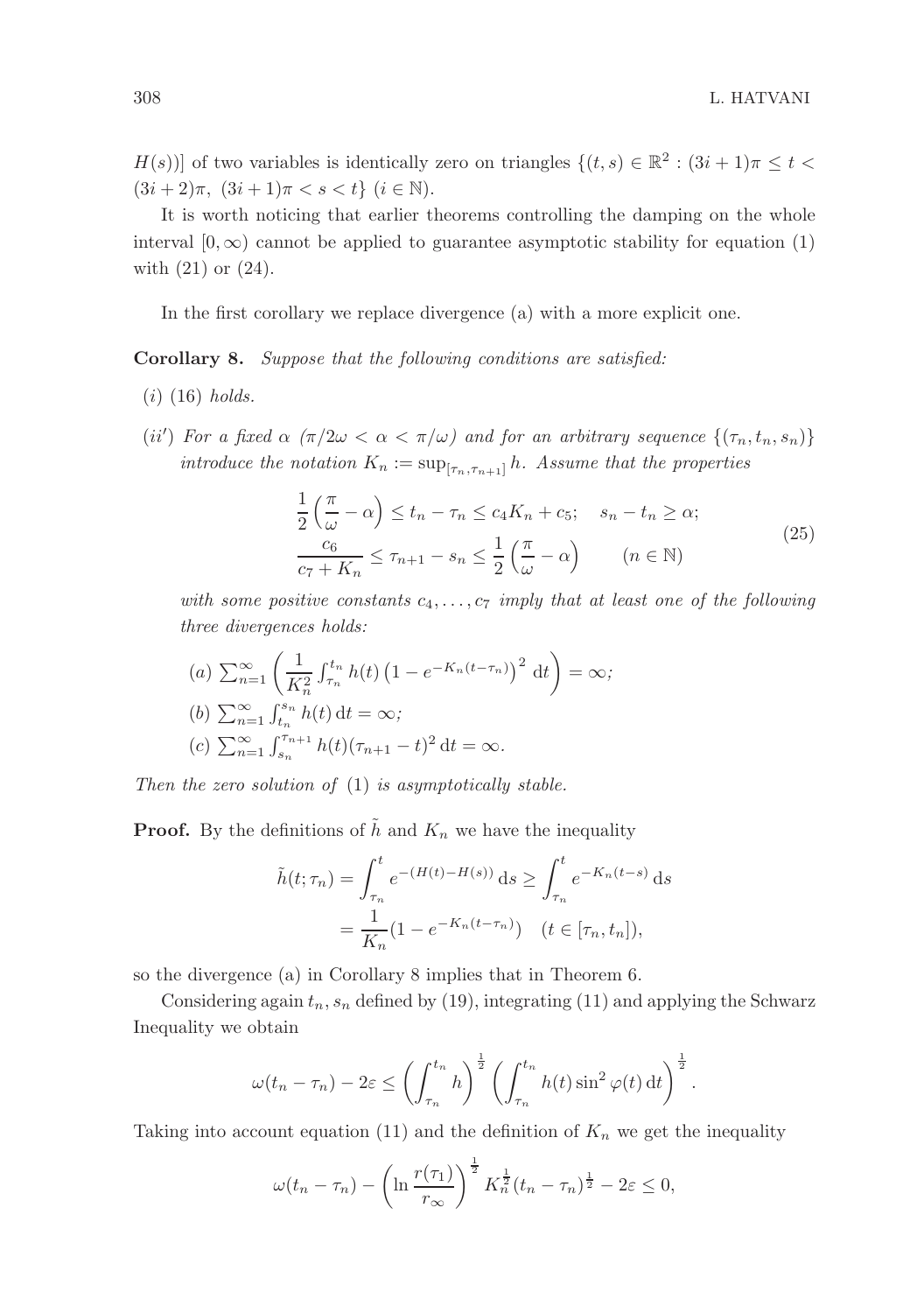from which there follows the existence of constants  $c_4$ ,  $c_5$  independent of n (depending only on the solution) such that

$$
t_n - \tau_n \le c_4 K_n + c_5 \qquad (n \in \mathbb{N}).
$$

On the other hand, integration of (11) yields

$$
-2\varepsilon = \int_{s_n}^{\tau_{n+1}} \varphi' \geq -\omega - K_n(\tau_{n+1} - s_n),
$$

whence

$$
\frac{c_6}{c_7 + K_n} \le \tau_{n+1} - s_n \qquad (n \in \mathbb{N})
$$

with constants  $c_6$ ,  $c_7$  independent of n.

Several earlier results in the literature follow from Theorem 6 and Corollary 8. For example, if h has the property  $IP(\alpha)$  for some  $\alpha \in (0, \pi/\omega)$  (especially, if (2) is satisfied), then divergence (b) holds, so Smith's Theorem A and Theorem 3.1 in [9] are corollaries of Theorem 6. To deduce further corollaries we need an elementary lemma.

**Lemma 9.** If  $\kappa > 1$ ,  $M > 0$ , then

$$
\frac{1}{M}\left(1-e^{-M(t-\tau)}\right)\geq \frac{1}{\kappa}(t-\tau)\qquad \left(\tau
$$

**Proof.** The function on the left-hand side is concave and its derivative at  $t = \tau$ equals 1. The estimate is true to the right from  $\tau$  as far as that the derivative of the function becomes smaller than  $1/\kappa$ . □

The following corollary is about the case of small damping (see [9, Theorem 4.1]).

### Corollary 10. Suppose that

- (i') h is bounded on  $[0, \infty)$ ;
- (ii'') for every sequence  $\{\tau_n\}_{n=1}^{\infty}$  of the properties  $\liminf_{n\to\infty}$   $(\tau_{n+1} - \tau_n) \geq \pi/\omega$ ,  $\tau_{n+1} - \tau_n \leq 2\pi/\omega$   $(n \in \mathbb{N})$  the divergence

$$
\sum_{n=1}^{\infty} \int_{\tau_n}^{\tau_{n+1}} h(t) \left( \min\{t - \tau_n; \tau_{n+1} - t\} \right)^2 dt = \infty
$$
 (26)

holds,

then the zero solution of  $(1)$  is asymptotically stable.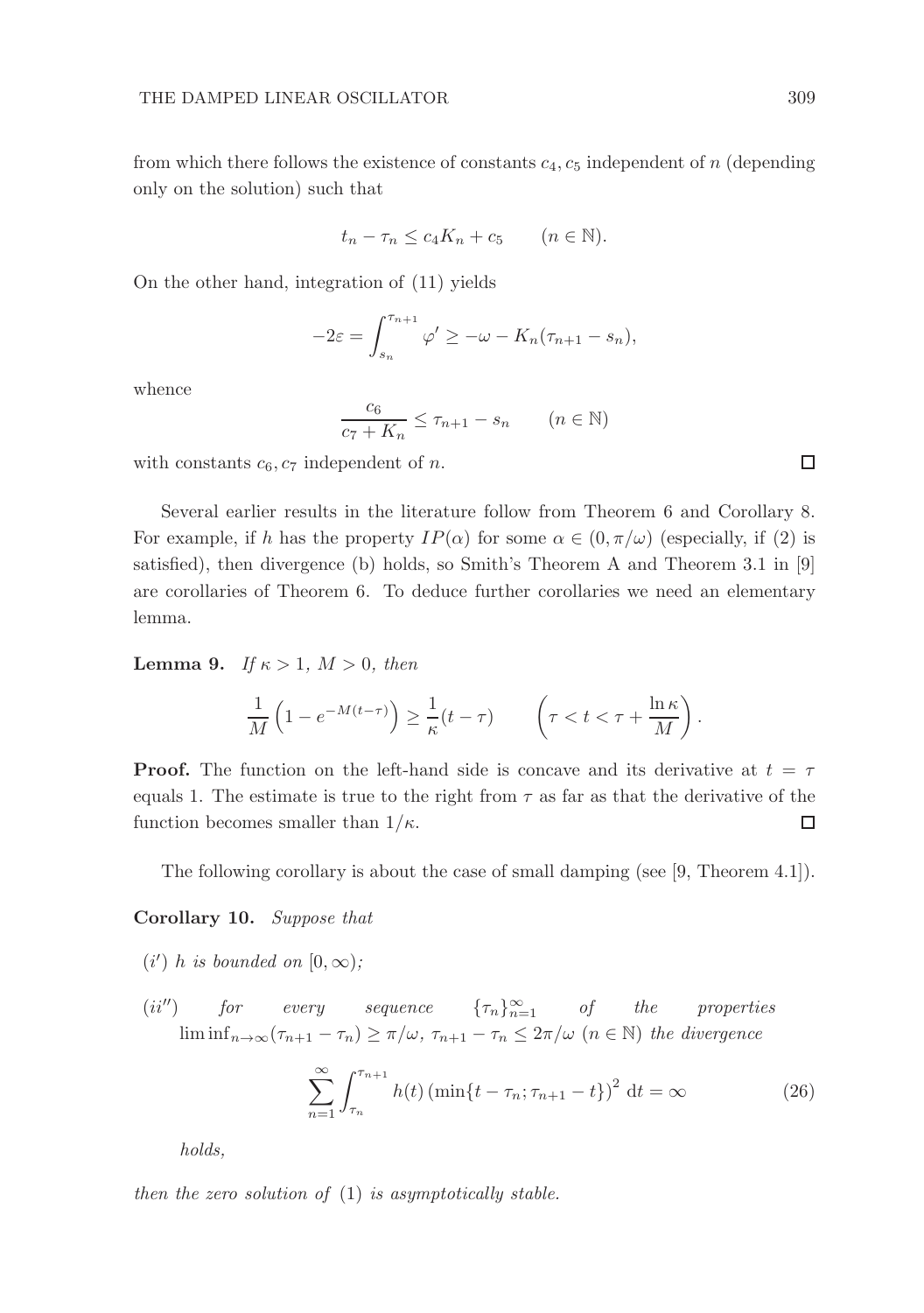$\Box$ 

**Proof.** It is easy to see that if h is bounded, then  $(16)$  holds. Suppose  $(5)$  and let us given a sequence  $\{(\tau_n, t_n, s_n)\}\$  satisfying (25). Then there exists a constant  $\Delta$  such that  $t_n - \tau_n \leq \Delta$  ( $n \in \mathbb{N}$ ). Using Lemma 9 with  $\kappa := e^{\overline{h}\Delta}$ , we can estimate further the left-hand side of divergence (a) in Corollary 8:

$$
\sum_{n=1}^{\infty} \left( \frac{1}{K_n^2} \int_{\tau_n}^{t_n} h(t) \left( 1 - e^{-K_n(t - \tau_n)} \right)^2 dt \right)
$$
  
 
$$
\geq \frac{1}{\kappa^2} \sum_{n=1}^{\infty} \int_{\tau_n}^{t_n} h(t) (t - \tau_n)^2 dt,
$$
 (27)

provided that  $t_n - \tau_n \leq \ln \kappa / K_n$  for all n. But  $\ln \kappa / K_n = \overline{h} \Delta / K_n \geq \Delta$ , and  $t_n - \tau_n \leq$  $\Delta$  for all n, therefore (27) is true. Consequently, at least one of divergences (a), (b), (c) in Corollary 8 holds if

$$
\sum_{n=1}^{\infty} \int_{\tau_n}^{\tau_{n+1}} h(t) \left( \min\{1; t - \tau_n; \tau_{n+1} - t\} \right)^2 dt = \infty.
$$
 (28)

We show that (ii'') implies (28) for every sequence  $\{\tau_n\}$  of the property lim inf $n \to \infty$  ( $\tau_{n+1}$ –  $\tau_n) \geq \pi/\omega$ . If  $\tau_{n+1} - \tau_n > 2\pi/\omega$  for some n, then we add the points  $\tau_{nj} := \tau_n + j\pi/\omega$  $(j = 1, 2, ...)$  until  $\tau_{n+1} - \tau_{nj}$  becomes smaller than  $2\pi/\omega$ . If  $\{\tau'_m\}_{m=1}^{\infty}$  denote the modified sequence, then

$$
\sum_{n=1}^{\infty} \int_{\tau_n}^{\tau_{n+1}} h(t) \left( \min\{1; t - \tau_n; \tau_{n+1} - t\} \right)^2 dt
$$
  
\n
$$
\geq \sum_{m=1}^{\infty} \int_{\tau'_m}^{\tau'_{m+1}} h(t) \left( \min\{1; t - \tau'_m; \tau'_{m+1} - t\} \right)^2 dt
$$
  
\n
$$
\geq \min \left\{ 1; \frac{\omega^2}{\pi^2} \right\} \sum_{m=1}^{\infty} \int_{\tau'_m}^{\tau'_{m+1}} h(t) \left( \min\{t - \tau'_m; \tau'_{m+1} - t\} \right)^2 dt
$$
  
\n
$$
= \infty
$$

because of  $(i'')$ .

#### 4. INTERMITTENT DAMPING

The importance of Theorem B can be illustrated by Example 7: condition (4) is obviously satisfied for both damping coefficients  $(21)$  and  $(24)$ , so Theorem B guarantees asymptotic stability in both cases. At the same time, earlier theorems in the literature cannot be applied, even the application of Theorem 6 is not trivial. (Actually, if we modify definitions (21) and (24) requiring that  $h(t) = 0$  for rational t's, then Theorem B cannot be applied either, but Theorem 6 can.) This example shows that it is also important to generalize and to further develop the idea appearing in Theorem B.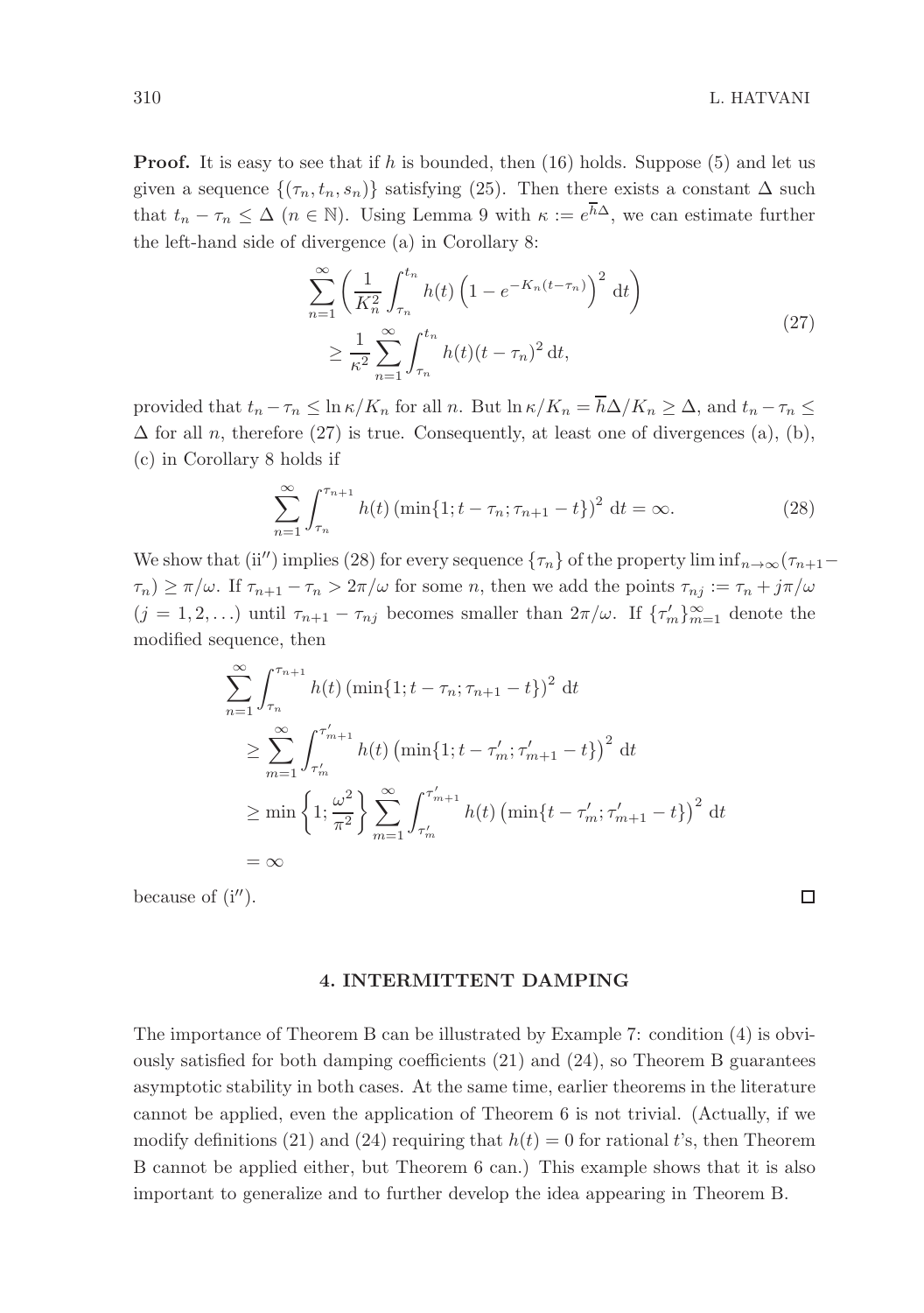Theorem 11. Suppose that there exists a sequence of non-overlapping intervals  ${I_n}_{n=1}^{\infty}$  such that  $|I_n| \leq \pi/2\omega$   $(n \in \mathbb{N})$ , and for every sequence  $\{\xi_n \in \overline{I_n}\}$ 

$$
\sum_{n=1}^{\infty} \int_{I_n} h(t) \left( \min \left\{ |t - \xi_n|; \frac{1}{1 + M_n} \right\} \right)^2 dt = \infty
$$
 (29)

is satisfied, where  $M_n := \sup_{t \in I_n} h(t)$ , and  $I_n$  denotes the closure of  $I_n$ .

Then the zero solution of  $(1)$  is asymptotically stable.

Proof. Suppose that the assertion of the theorem is not true, i.e., there exists a solution x such that  $r_{\infty} > 0$ . We will come to a contradiction similarly to (18) proving that

$$
r(t_0) - r_{\infty} = \int_{t_0}^{\infty} r(t)h(t)\sin^2\varphi(t) dt \ge r_{\infty} \sum_{n=1}^{\infty} \int_{I_n} h(t)\sin^2\varphi(t) dt
$$
  
=  $\infty$ . (30)

There are two cases:

Case A: x is oscillatory. Let  $\{\tau_m\}_{m=1}^{\infty}$  be the increasing sequence of all zeros of  $\sin \varphi(t)$ . We choose  $\alpha = \pi/2\omega$  and the corresponding  $\varepsilon = \pi/8$ , and consider the sequence  $\{\tau_m, t_m, s_m\}$  defined by (19) to these numbers. As in the proof of Theorem 6, using Lemmas 2, 3, and 5, we can obtain the estimates

$$
\sin^2 \varphi(t) \ge \begin{cases}\n(4\omega^2/\pi^2)\tilde{h}(t; \tau_m)^2 & \text{if } \tau_m \le t \le t_m, \\
1/16 & \text{if } t_m \le t \le s_m, \\
(4\varepsilon^2/\pi^2)(\tau_{m+1} - t)^2 & \text{if } s_m \le t \le \tau_{m+1}.\n\end{cases}
$$

We consider  $I_n = (a_n, b_n)$  for a fixed n and suppose that  $a) \tau_j \in I_n$  for some  $j \in \mathbb{N}$ . By Lemma 3  $t_{j-1} \notin I_n$  and  $s_j \notin I_n$ , consequently,

$$
\int_{a_n}^{b_n} h(t) \sin^2 \varphi(t) dt = \int_{a_n}^{\max\{a_n; s_{j-1}\}} \dots + \int_{\max\{a_n; s_{j-1}\}}^{\tau_j} \dots
$$

$$
+ \int_{\tau_j}^{\min\{b_n; \tau_j + 1/(1 + M_n)\}} \dots + \int_{\min\{b_n; \tau_j + 1/(1 + M_n)\}}^{b_n} \dots
$$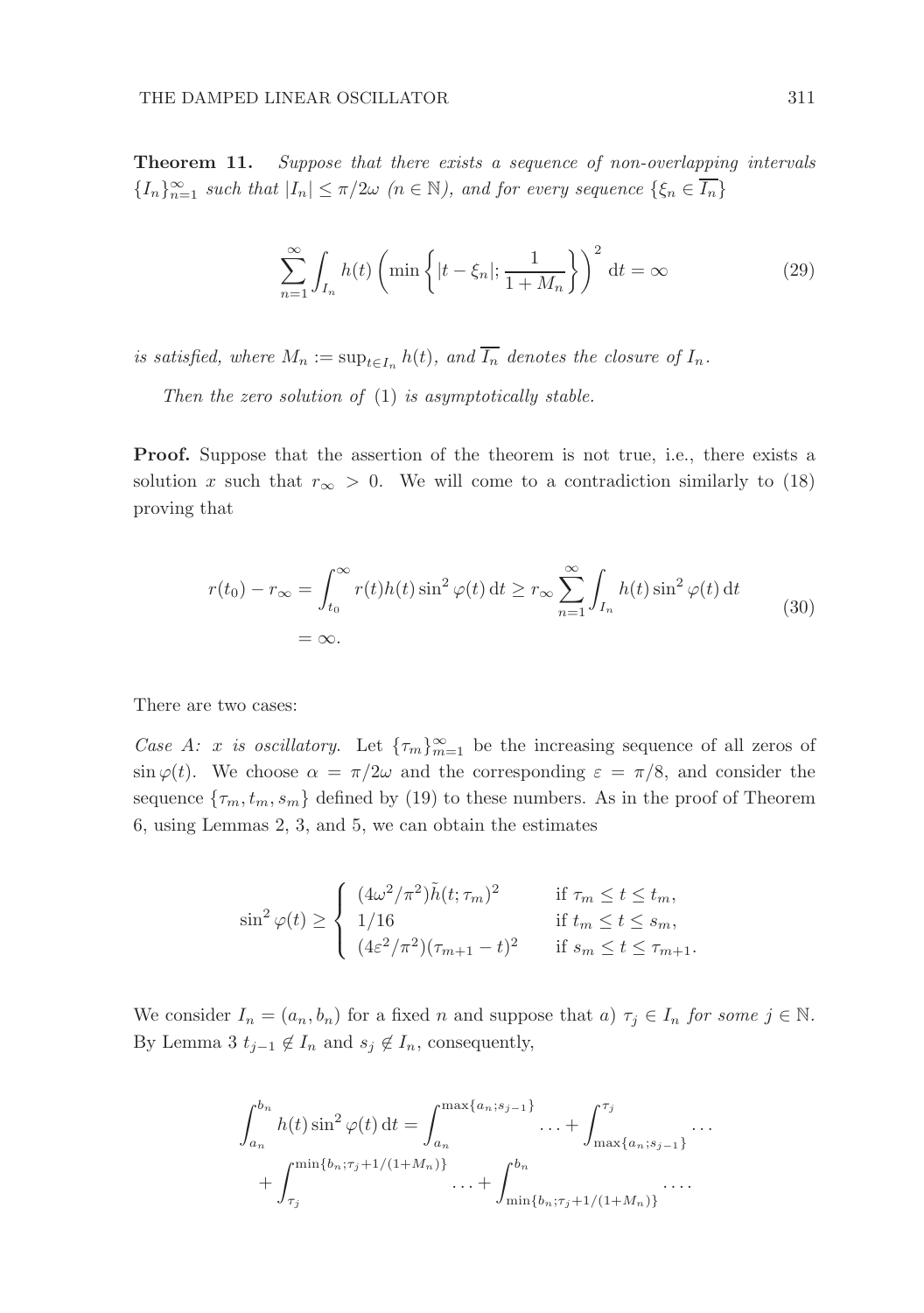We apply Lemmas 5, 9 and obtain

$$
\int_{a_n}^{b_n} h(t) \sin^2 \varphi(t) dt \ge \frac{4\varepsilon^2}{\pi^2} \int_{a_n}^{\max\{a_n; s_{j-1}\}} h
$$
  
+ 
$$
\frac{4\omega^2}{\pi^2} \int_{\max\{a_n; s_{j-1}\}}^{\tau_j} h(t) (\tau_j - t)^2 dt
$$
  
+ 
$$
\frac{4\omega^2}{9\pi^2} \int_{\tau_j}^{\min\{b_n; \tau_j + 1/(1+M_n)\}} h(t) (t - \tau_j)^2 dt
$$
  
+ 
$$
\frac{4\omega^2}{9\pi^2} \int_{\min\{b_n; \tau_j + 1/(1+M_n)\}}^{b_n} h(t) \left(\frac{1}{1+M_n}\right)^2 dt
$$
  

$$
\ge c_8 \int_{a_n}^{b_n} h(t) \left(\min\left\{|t - \tau_j|; \frac{1}{1+M_n}\right\}\right)^2 dt,
$$

where

$$
c_8:=\min\left\{\frac{1}{16};\frac{4\omega^2}{9\pi^2}\right\}
$$

.

b) If  $\tau_j \le a_n < t_j$ , then we know that  $s_j > b_n$ . Using  $\tilde{h}(t; \tau_j) \ge \tilde{h}(t; a_n)$  and repeating the computation in a) with  $a_n$  instead of  $\tau_j$  we get

$$
\int_{a_n}^{b_n} h(t) \sin^2 \varphi(t) dt \ge c_8 \int_{a_n}^{b_n} h(t) \left( \min \left\{ t - a_n; \frac{1}{1 + M_n} \right\} \right)^2 dt.
$$

c) If  $\tau_j < t_j \leq a_n$ , then we know that  $\tau_{j+1} \geq b_n$  and

$$
\int_{a_n}^{b_n} h(t) \sin^2 \varphi(t) dt \ge \frac{4\varepsilon^2}{\pi^2} \int_{a_n}^{\min\{b_n; s_j\}} h
$$
  
+ 
$$
\frac{4\omega^2}{\pi^2} \int_{\min\{b_n; s_j\}}^{b_n} h(t) (b_n - t)^2 dt
$$
  

$$
\ge c_8 \int_{a_n}^{b_n} h(t) \left(\min\left\{b_n - t; \frac{1}{1 + M_n}\right\}\right)^2 dt.
$$

Case B: x is non-oscillatory. In this case solution x is monotonous for large t's, and  $x(t) \to x_{\infty}, y(t) \to y_{\infty}$  as  $t \to \infty$ . By (10)  $y_{\infty} = 0$ . But  $r_{\infty} > 0$ , therefore  $x_{\infty} \neq 0$  and  $\varphi(t) \to 0 \pmod{\pi}$ . Equation (11) implies that  $x(t)y(t) < 0$ ; for the sake of definiteness we suppose that  $\sin \varphi(t) < 0$  for  $t \in [t_*, \infty)$ . Then there is an integer m such that

$$
\varphi(t) = m\pi + \chi(t) \qquad (-\pi < \chi(t) \le 0, \ \lim_{t \to \infty} \chi(t) = 0),
$$
\n
$$
\chi'(t) \le -\omega - h(t)\chi(t) \qquad (t_* \le t < \infty).
$$

The solution of the problem

$$
u' = -\omega - h(t)u, \qquad u(t_*) < 0
$$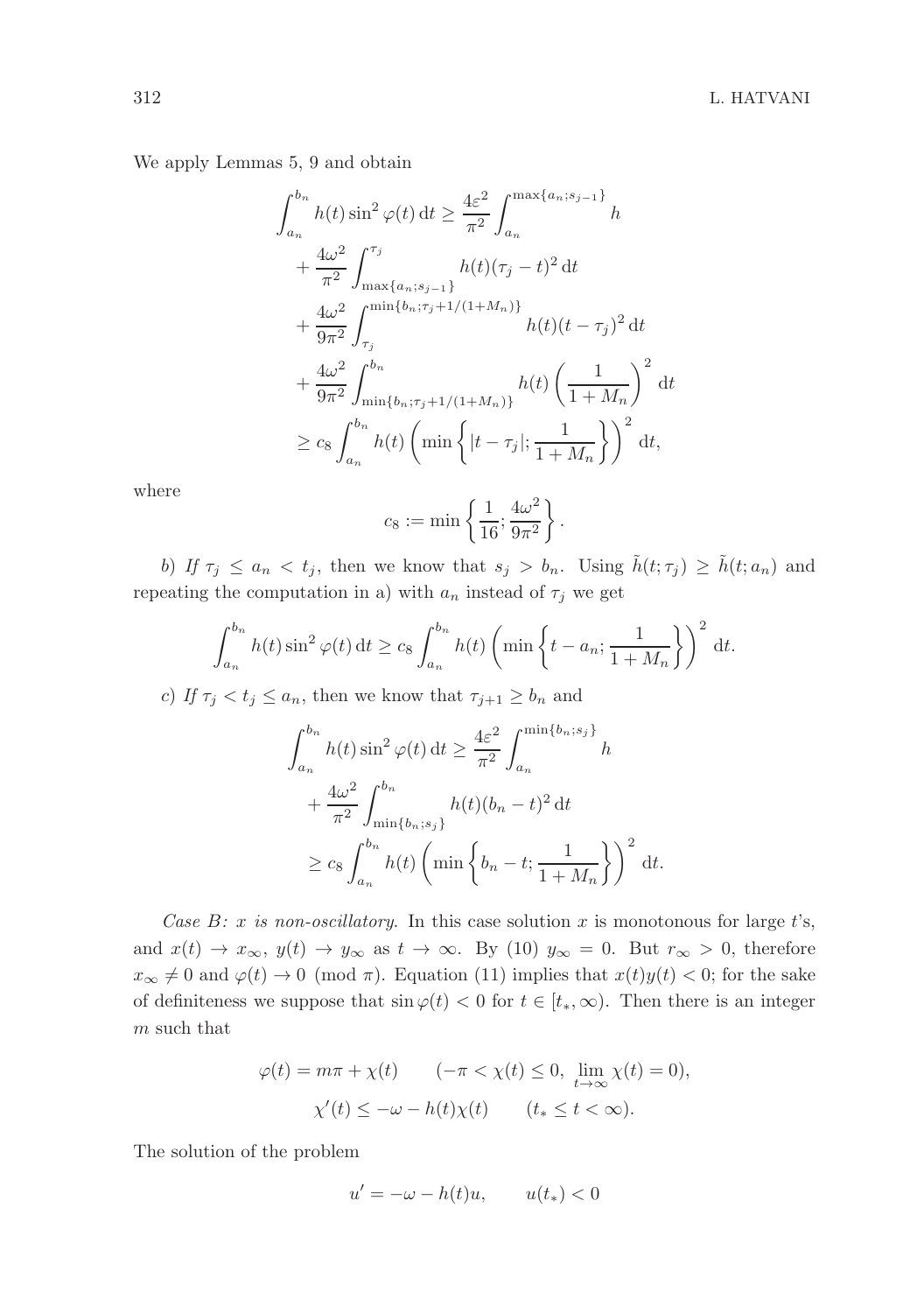admits the estimate

$$
u(t) = e^{-(H(t) - H(t_*))} u(t_*) - \omega \int_{t_*}^t e^{-(H(t) - H(s))} ds
$$
  

$$
\leq -\omega \tilde{h}(t; t_*) \qquad (t_* \leq t < \infty).
$$

By the basic theorem of differential inequalities (for example, [2, Theorem 4.1 in Chapter III]) we get

$$
\chi(t) \le -\omega \tilde{h}(t; t_*) \qquad (t_* \le t < \infty). \tag{31}
$$

If n is so large that  $a_n \ge t_*$  and  $\chi(t) > -\pi/4$  for  $t \ge a_n$ , then the application of (31) and Lemma 9 yields

$$
\int_{a_n}^{b_n} h(t) \sin^2 \varphi(t) dt = \int_{a_n}^{b_n} h(t) \sin^2 \chi(t) dt
$$
  
\n
$$
\geq \frac{4\omega^2}{\pi^2} \int_{a_n}^{b_n} h(t) \tilde{h}(t; a_n)^2 dt
$$
  
\n
$$
\geq \frac{4\omega^2}{\pi^2} \int_{a_n}^{b_n} h(t) \left( \frac{1}{M_n} \left( 1 - e^{-M_n(t - a_n)} \right) \right)^2 dt
$$
  
\n
$$
\geq \frac{4\omega^2}{9\pi^2} \left( \int_{a_n}^{\min\{b_n; a_n + 1/M_n\}} h(t) (t - a_n)^2 dt
$$
  
\n
$$
+ \int_{\min\{b_n; a_n + 1/M_n\}}^{b_n} h(t) \frac{1}{M_n^2} dt \right)
$$
  
\n
$$
\geq c_8 \int_{a_n}^{b_n} h(t) \left( \min\{t - a_n; \frac{1}{1 + M_n}\} \right)^2 dt.
$$

Summing up, for the solution  $x$  we have obtained the common estimate

$$
\int_{a_n}^{b_n} h(t) \sin^2 \varphi(t) dt
$$
\n
$$
\geq c_8 \min_{\xi \in \overline{I_n}} \int_{a_n}^{b_n} h(t) \left( \min\{|t - \xi|; \frac{1}{1 + M_n} \right)^2 dt.
$$
\n(32)

By condition (29) estimate (32) implies (30), which is a contradiction.

A sharpened form of Smith's second theorem follows from Theorem 11.

**Corollary 12.** Suppose that there exists a sequence  $\{I_n\}_{n=1}^{\infty}$  of non-overlapping intervals and a number  $\kappa \in (0,1)$  such that

$$
\sum_{n=1}^{\infty} \left( \min \left\{ |I_n|; \frac{1}{1+M_n} \right\} \right)^2 \int_{H_n} h = \infty \tag{33}
$$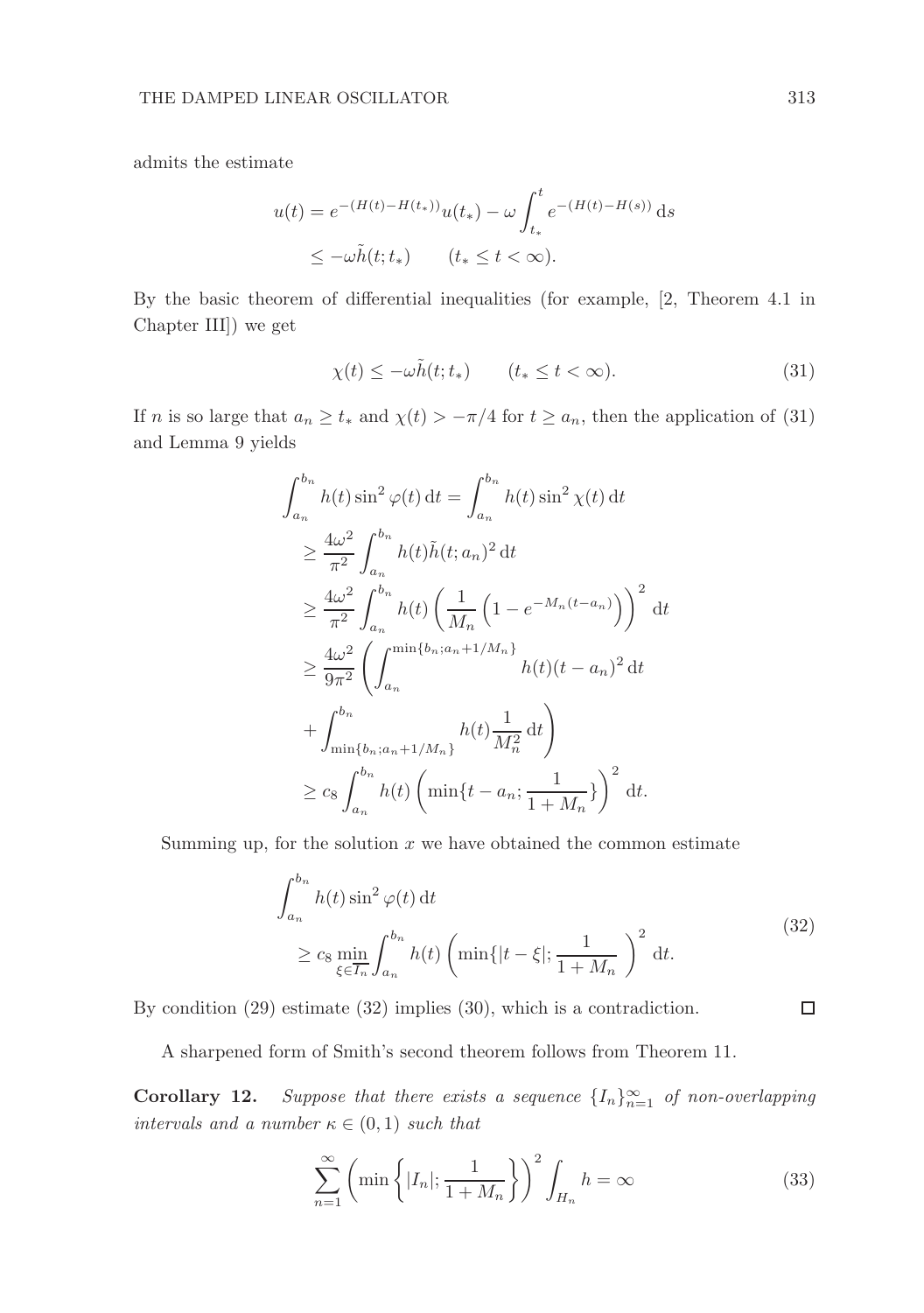is satisfied with arbitrary sequence  $\{H_n \subset I_n\}$ , where  $H_n$  is a finite union of intervals and for the measure of  $H_n$  there holds mes $(H_n) \geq \kappa |I_n|$ .

Then the zero solution of  $(1)$  is asymptotically stable.

**Proof.** Without loss of the generality we can suppose that  $|I_n| \leq 2\zeta$   $(n \in \mathbb{N})$  with an arbitrary constant  $\zeta$ . This means that if (33) holds for a sequence  $\{I_n\}$  and  $\kappa$ , then it also holds for another sequence  $\{J_m\}_{m=1}^{\infty}$  with the same  $\kappa$ , but  $|J_m| \leq 2\zeta$   $(m \in \mathbb{N})$ . In fact, to prove this assertion let us observe at first the obvious fact that for arbitrary  $\{\alpha_n, \beta_n, \gamma_n\}$   $(0 < \alpha_n < 1, \beta_n, \gamma_n > 0)$  and  $\delta > 0$  the two divergences

$$
\sum_{n=1}^{\infty} \min{\{\alpha_n; \beta_n\}}\gamma_n = \infty, \quad \sum_{n=1}^{\infty} \min{\{\alpha_n; \beta_n; \delta\}}\gamma_n = \infty
$$

are equivalent.

If  $|I_n| > 2\zeta$ , then we divide the interval  $I_n$  into subintervals

$$
I_n = \bigcup_{j=1}^{l_n} I_{nj}, \ \zeta \le |I_{nj}| \le 2\zeta, \quad I_{nj}^\circ \cap I_{nm}^\circ = \emptyset \ (j \ne m)
$$

 $(K^{\circ})$  denotes the inside of interval K) and write the estimate

$$
\left(\min\left\{|I_n|; \frac{1}{1+M_n};\zeta\right\}\right)^2 \int_{H_n} h = \left(\min\left\{\frac{1}{1+M_n};\zeta\right\}\right)^2 \times \sum_{j=1}^{l_n} \int_{H_n \cap I_{nj}} h \le \sum_{j=1}^{l_n} \left(\min\left\{\frac{1}{1+M_{nj}};|I_{nj}|\right\}\right)^2 \int_{H_{nj}} h,
$$

where the finite union  $H_{nj}$  of intervals consists of the intersections of elements of  $H_n$ with  $I_{nj}$ , supplied with further subintervals of  $I_{nj}$ , if necessary, so that mes $(H_{nj}) \ge$  $\kappa |I_{nj}|$  hold. We obtain  $\{J_m\}$  if we exchange all  $I_n$  of the properties  $|I_n| > 2\zeta$  with  $\{I_{nj}\}_{j=1}^{l_n}$ .

It has remained to prove that if (33) is satisfied for some  $\{I_n\}$  ( $|I_n| \leq \pi/2\omega$ ) with some  $\kappa$ , then condition (29) is also satisfied for the same  $\{I_n\}$ . In fact, defining

$$
\gamma_n := \frac{1-\kappa}{2} \min \left\{ |I_n|; \frac{1}{1+M_n} \right\}
$$

we can write

$$
\int_{a_n}^{b_n} h(t) \left( \min \left\{ |t - \xi_n|; \frac{1}{1 + M_n} \right\} \right)^2 dt
$$
  
\n
$$
\geq \gamma_n^2 \int_{\min\{a_n; \xi_n - \gamma_n\}}^{ \xi_n - \gamma_n} h + \gamma_n^2 \int_{\min\{\xi_n + \gamma_n; b_n\}}^{b_n} h
$$
  
\n
$$
= \frac{(1 - \kappa)^2}{4} \left( \min \left\{ |I_n|; \frac{1}{1 + M_n} \right\} \right)^2 \int_{H_n} h
$$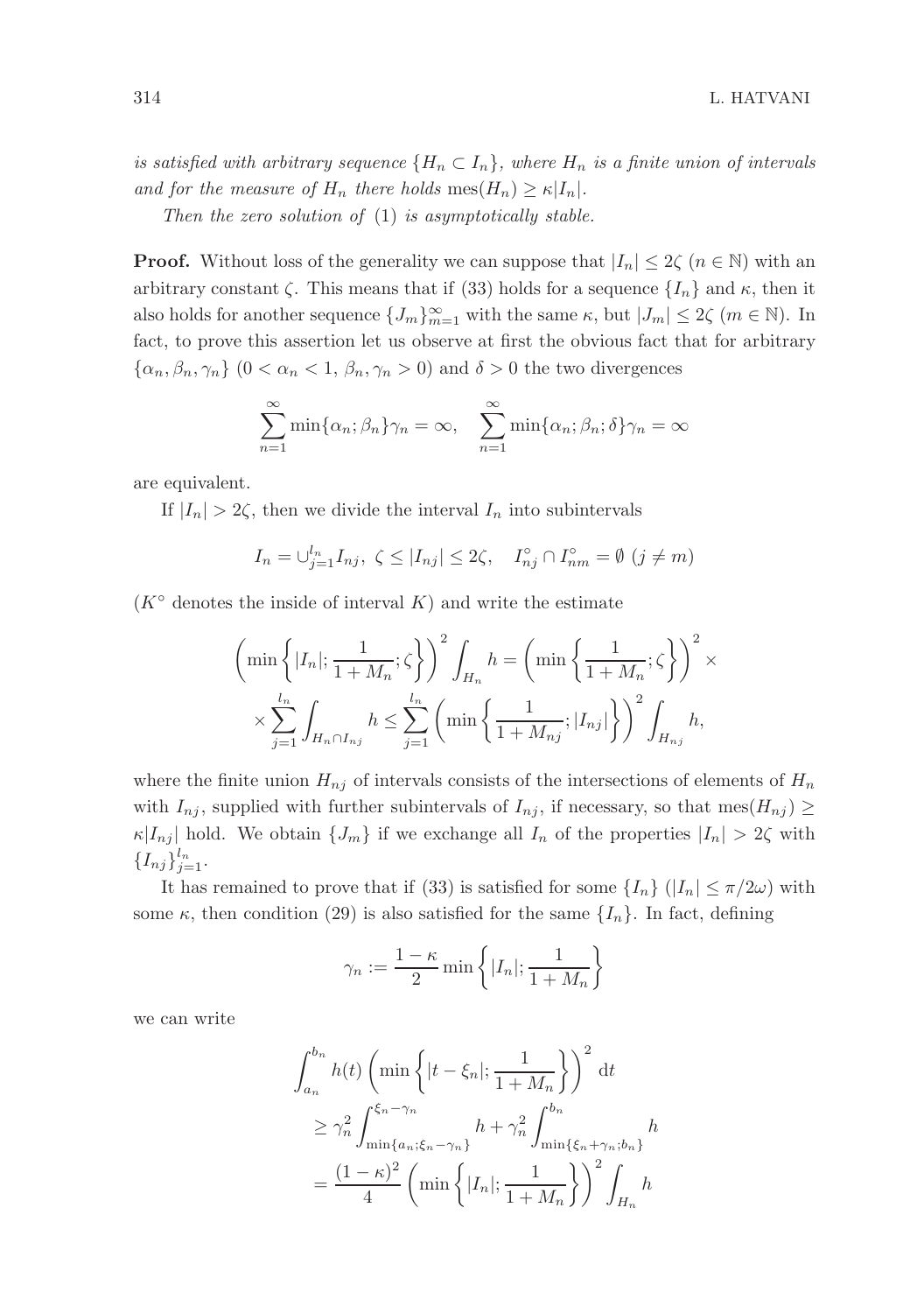and

$$
\operatorname{mes}(H_n) \ge |I_n| - 2\gamma_n \ge |I_n| - (1 - \kappa)|I_n| = \kappa|I_n|,
$$

which concludes the proof.

**Example 13.** Consider an arbitrary sequence of non-overlapping intervals  $\{I_n\}_{n=1}^{\infty}$ and a function  $h : [0, \infty) \to [0, \infty)$  such that

$$
|I_n| = \frac{1}{n^{\alpha}}, \quad h(t) = n^{\beta} \ (t \in I_n) \qquad (\alpha \in \mathbb{R}, \beta \in \mathbb{R}; \ n \in \mathbb{N}). \tag{34}
$$

We are looking for conditions on  $\alpha$ ,  $\beta$  guaranteeing asymptotic stability. We apply condition (33) with  $\kappa = 1/2$ . Case a)  $1/n^{\alpha} \leq 1/(1+n^{\beta})$ :

$$
J_n := \left(\min\left\{\frac{1}{n^{\alpha}};\frac{1}{1+n^{\beta}}\right\}\right)^2 \int_{H_n} n^{\beta} dt \ge \left(\frac{1}{n^{\alpha}}\right)^2 \frac{1}{2n^{\alpha}} n^{\beta} = \frac{1}{2}n^{\beta-3\alpha}.
$$

To get divergence (33) we demand  $-(\beta - 3\alpha) \le 1$ , that is

$$
(\alpha, \beta) \in Q_a := \{ (\alpha, \beta) \in \mathbb{R}^2 : 0 < \alpha < \frac{1}{2}, 3\alpha - 1 \le \beta < \alpha \}.
$$

Case b)  $1/n^{\alpha} > 1/(1+n^{\beta})$  and  $\beta \geq 0$ :

$$
J_n \ge \left(\frac{1}{1+n^{\beta}}\right)^2 \frac{1}{2n^{\alpha}} n^{\beta} \ge \left(\frac{1}{2n^{\beta}}\right)^2 \frac{1}{2n^{\alpha}} n^{\beta} = \frac{1}{8} n^{-(\beta+\alpha)}.
$$

Now we require  $\alpha + \beta \leq 1$ , i.e.,

$$
(\alpha, \beta) \in Q_b := Q_{b1} \cup Q_{b2},
$$
  
\n
$$
Q_{b1} := \{ (\alpha, \beta) \in \mathbb{R}^2 : \alpha \ge 0, \alpha \le \beta \le -\alpha + 1 \},
$$
  
\n
$$
Q_{b2} := \{ (\alpha, \beta) \in \mathbb{R}^2 : \alpha \le 0, 0 \le \beta \le -\alpha + 1 \}.
$$

Case c)  $1/n^{\alpha} > 1/(1+n^{\beta})$  and  $\beta < 0$ :

$$
J_n \ge \left(\frac{1}{1+n^{\beta}}\right)^2 \frac{1}{2n^{\alpha}} n^{\beta} \ge \frac{1}{2^2} \frac{1}{2n^{\alpha}} n^{\beta} = \frac{1}{8} n^{\beta - \alpha}.
$$

In order to obtain (33) we assume  $-(\beta - \alpha) \leq 1$ , i.e.,

$$
(\alpha, \beta) \in Q_c := \{(\alpha, \beta) \in \mathbb{R}^2 : \alpha \leq 0, \alpha - 1 \leq \beta < 0\}.
$$

If  $Q := Q_a \cup Q_b \cup Q_c$ , then

$$
Q = \{ (\alpha, \beta) \in \mathbb{R}^2 : \alpha \le 0, \alpha - 1 \le \beta \le -\alpha + 1 \}
$$
  

$$
\cup \{ (\alpha, \beta) \in \mathbb{R}^2 : 0 \le \alpha \le \frac{1}{2}, 3\alpha - 1 \le \beta \le -\alpha + 1 \}.
$$

By Corollary 12 we have proved the following assertion: Let h and  $\{I_n\}$  be defined by (34). If  $(\alpha, \beta) \in Q$  (see Figure 1), then the zero solution is asymptotically stable.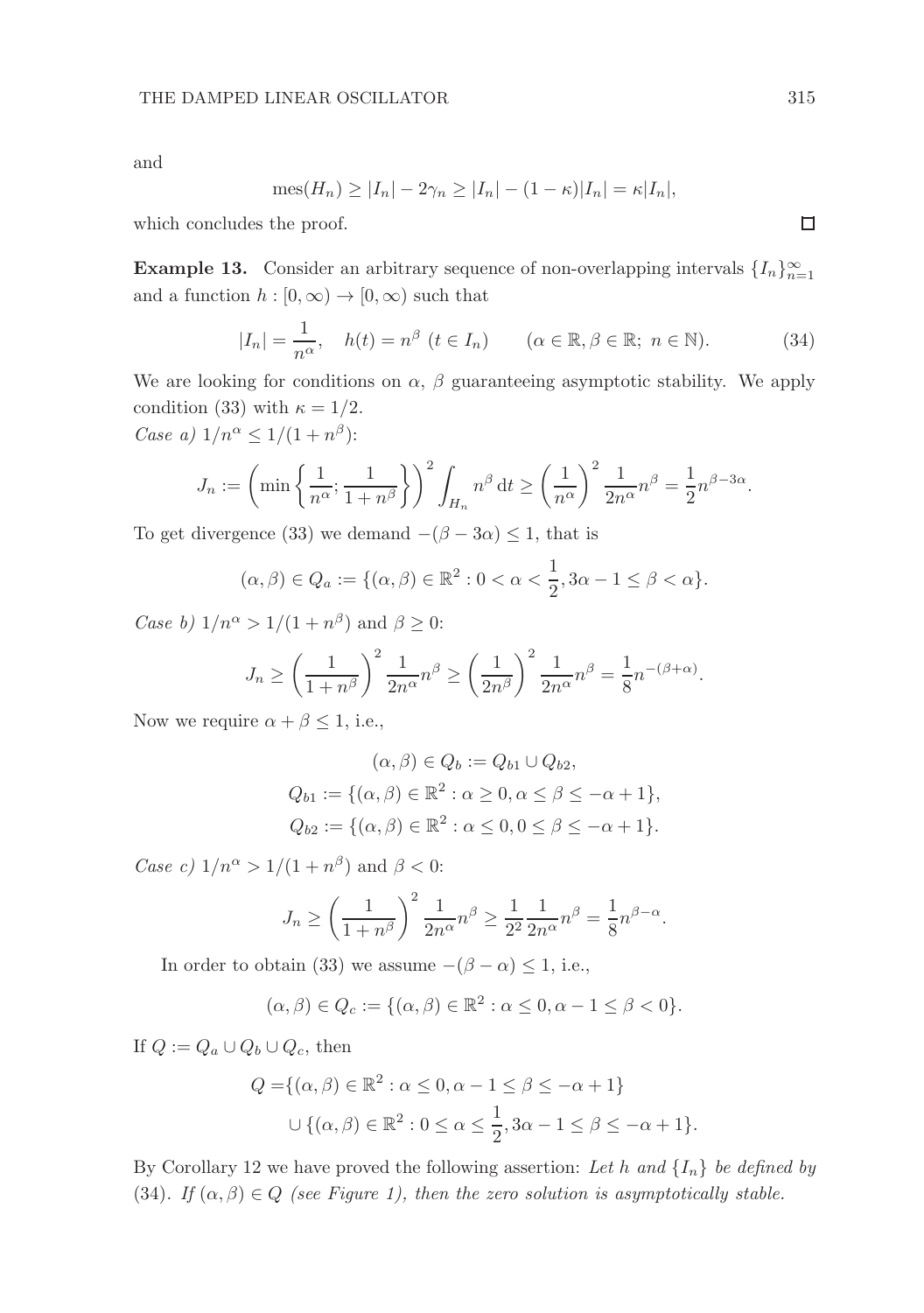

Figure 1: The domain of asymptotic stability in Example 13

Remark 14. P. Pucci and J. Serrin [13] have established a theory for global asymptotic stability for very general nonlinear second order systems of many degrees of freedom. Their study was based on a variational inequality and Lyapunov's second method. Later on [14] they apply their theory to the problem of intermittent damping. The specializations of their main results to the damped linear oscillator (see Corollaries 3 and 4) and our Theorem 11 and Corollary 12 are independent. Beyond the generality, the advantage of their corollaries in comparison with our results is that they can use the integral mean of the coefficient  $h$  instead of its supremum on interval  $I_n$ . However, we do not demand the positivity of the infimum of the coefficient. Corollaries 3 and 4 in [14] can be applied to Example 13 only in the case  $\beta = 0$ . If we modify definition (34) so that  $h(t) = 0$  for rational t's, then neither Pucci's and Serrin's results nor Smith's Theorem B can be applied to Example 13, although the assertion and its proof remains valid by Corollary 12.

**Remark 15.** The condition  $\kappa < 1$  in Corollary 12 is sharp. In fact, if h is bounded on  $[0, \infty)$  and  $\int_0^\infty h = \infty$ , then condition (33) is satisfied with  $\kappa = 1$  and  $I_n = [n-1, n)$ . If Corollary 12 were true with  $\kappa = 1$ , then the zero solution would be asymptotically stable, but this assertion is false [9, 11, 14].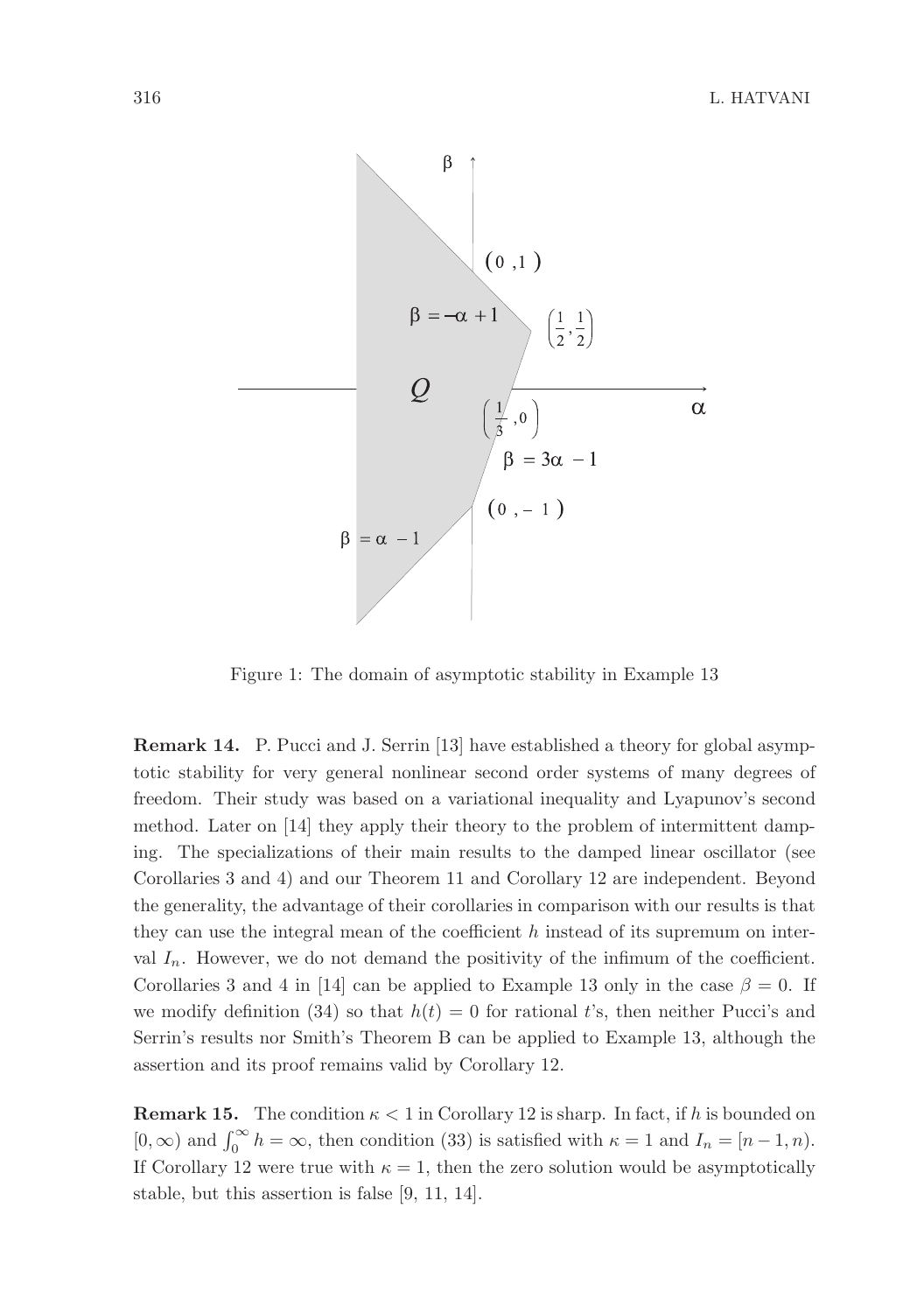**Remark 16.** If  $I_n = (a_n, b_n)$ , and one wants to rid Theorem 11 of the condition  $|I_n| = b_n - a_n \leq \pi/2\omega$   $(n \in \mathbb{N})$ , then one has to involve  $a_n = \xi_{n,0} < \xi_{n,1} < \ldots <$  $\xi_{n,p_n} < \xi_{n,p_n+1} = b_n$  into condition (17) instead of  $\xi_n$  in the form  $|t - \xi_{n,j}|$  so that

$$
\xi_{n,j+1} - \xi_{n,j} \ge \alpha \quad (n = 1, 2, \dots; j = 1, \dots, p_{n-1})
$$

with some constant  $\alpha \in [\pi/2\omega, \pi/\omega]$ . The proof follows the line of the proof of Theorem 11; we leave the details to the reader.

#### ACKNOWLEDGMENTS

Supported by the Hungarian National Foundation for Scientific Research (OTKA K109782).

#### REFERENCES

- [1] Z. Artstein, E. F. Infante, On the asymptotic stability of oscillators with unbounded damping, Quart. Appl. Math., 34 (1976/77), 195–199.
- [2] P. Hartman, *Ordinary Differential Equations*, Birkhäuser, Boston, Mass., 1982.
- [3] L. Hatvani, A generalization of the Barbashin-Krasovskij theorems to the partial stability in nonautonomous systems, *Qualitative Theory of Differential Equa*tions, Vol. I, II (Szeged, 1979),  $381-409$ , Colloq. Math. Soc. János Bolyai,  $30$ , North-Holland, Amsterdam-New York, 1981.
- [4] L. Hatvani, Nonlinear oscillation with large damping, Dynam. Systems Appl., 1 (1992), 257–269.
- [5] L. Hatvani, Integral conditions on the asymptotic stability for the damped linear oscillator with small damping, Proc. Amer. Math. Soc. 124 (1996), 415–422.
- [6] L. Hatvani, On the damped harmonic oscillator with time dependent damping coefficient, J. Dynam. Differential Equations, 30 (2018), DOI: 10.1007/s10884- 017-9597-z.
- [7] L. Hatvani, T. Krisztin, Necessary and sufficient conditions for intermittent stabilization of linear oscillators by large damping, Differential Integral Equations, 10 (1997), 265–272.
- [8] L. Hatvani, T.Krisztin, V. Totik, A necessary and sufficient condition for the asymptotic stability of the damped oscillator, J. Differential Equations 119 (1995), 209–223.